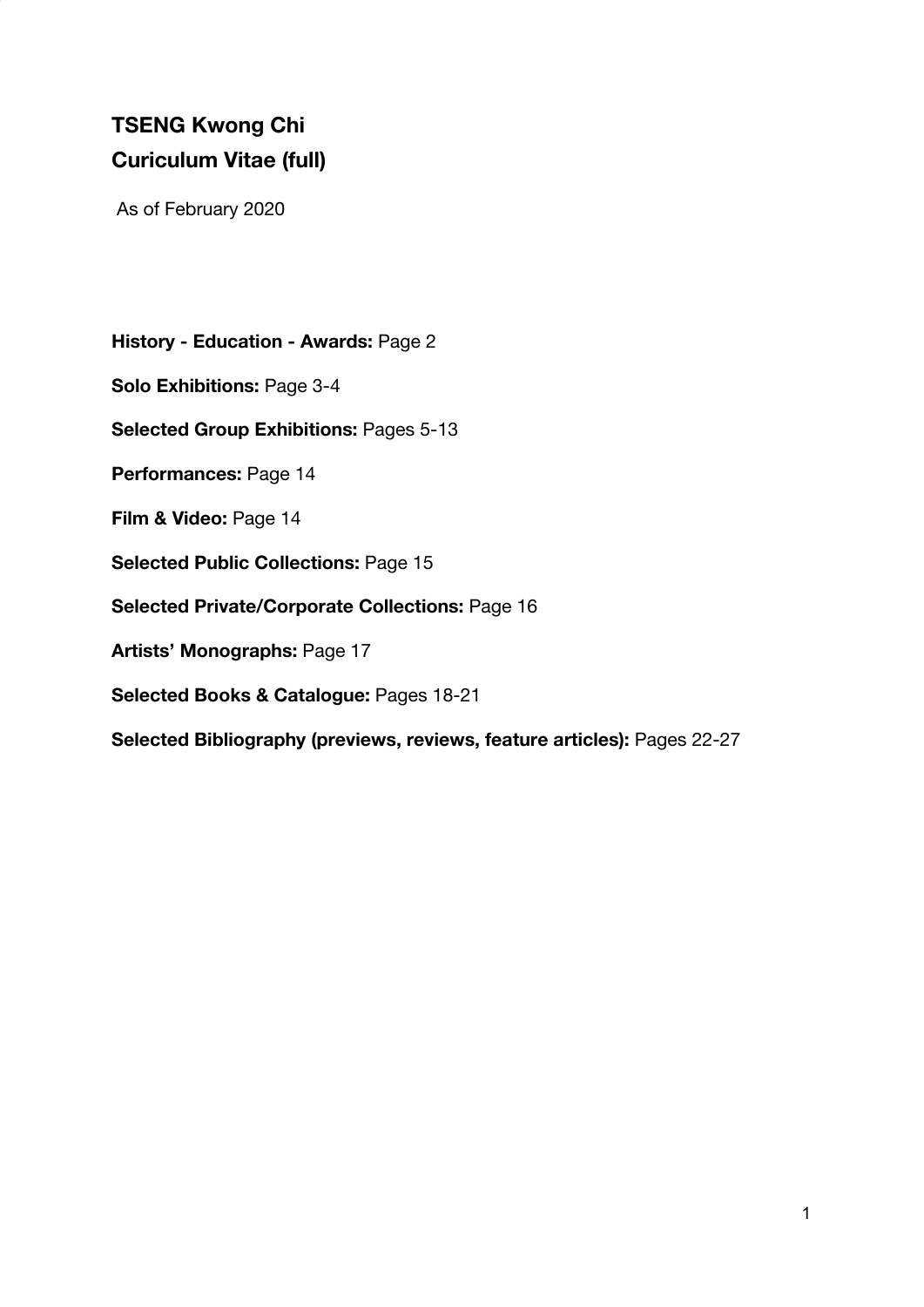# **Tseng Kwong Chi**

Born in Hong Kong, 1950. Left Hong Kong with family in 1966. Educated in Hong Kong; Vancouver, Canada; Montréal, Canada; Paris, France. Settled in New York City, New York 1978. Died in New York City, New York 1990.

#### **EDUCATION**

Ecole Supérieure d'Arts Graphiques, L'Académie Julian, Paris, France Sir George Williams University, Montreal, Canada University of British Columbia, Vancouver, Canada

#### **AWARDS**

Yale Brachman Award for Distinguished Cultural Contribution, Timothy Dwight College, Yale University, New Haven, Connecticut Award for Distinguished Work, Asian American Arts Institute, New York City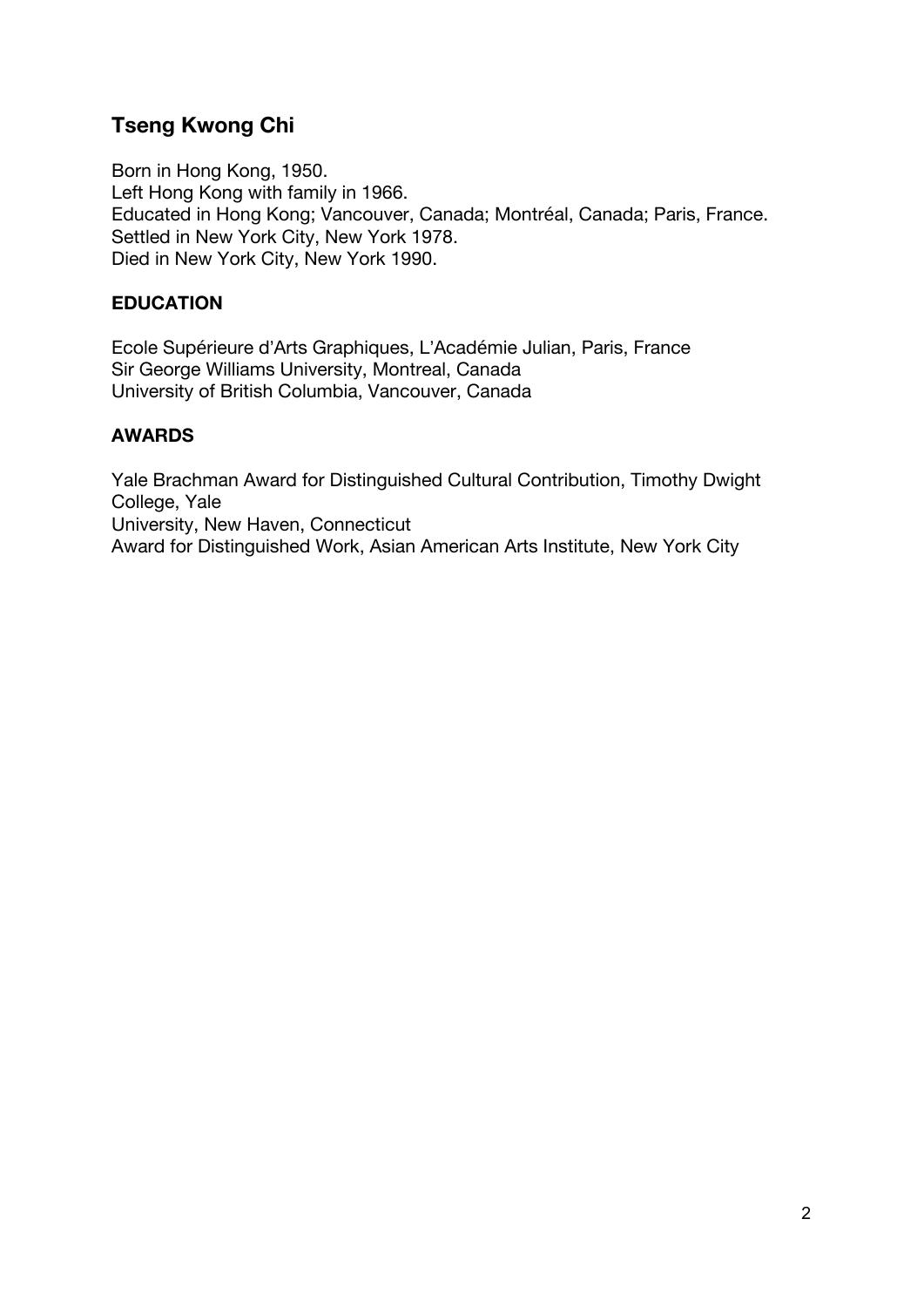# **SOLO EXHIBITIONS**

| 2020         | TSENG KWONG CHI: East Meets West, Yancey Richardson Gallery,<br>New York, NY                                                                                                                                                                                                                                                   |
|--------------|--------------------------------------------------------------------------------------------------------------------------------------------------------------------------------------------------------------------------------------------------------------------------------------------------------------------------------|
|              | Two Friends: Tseng Kwong Chi and Keith Haring, Galerie Hervé                                                                                                                                                                                                                                                                   |
|              | Perdriolle, Brussels, Belgium (catalogue)<br>Tseng Kwong Chi: East Meets West 2020, Ben Brown Fine Arts, Hong<br>Kong                                                                                                                                                                                                          |
| 2016         | Tseng Kwong Chi: Ambiguous Ambassador, Carroll and Sons Gallery,<br>Boston, MA                                                                                                                                                                                                                                                 |
| 2015-16      | Tseng Kwong Chi: Performing for the Camera, Grey Art Gallery, New<br>York University, NY; Chrysler Museum of Fine Art, Norfolk, VA; Tufts<br>University Art Gallery at the Shirley and Alex Aidekman Arts Center,<br>Medford, MA; The Mary and Leigh Block Museum of Art, Northwestern<br>University, Evanston, IL (monograph) |
| 2014         | Tseng Kwong Chi: Pop Shop Tokyo Photographs, Canvas International<br>Art, Amsterdam, Netherlands (monograph, portfolio)<br>Tseng Kwong Chi: Citizen of the World, Ben Brown Fine Arts, Hong Kong<br>(catalogue)                                                                                                                |
| 2011         | Tseng Kwong Chi, 3:e Våningen Försökshall, Göteborg, Sweden                                                                                                                                                                                                                                                                    |
| 2010         | Tseng Kwong Chi: Body Painting with Keith Haring and Bill T. Jones,<br>Paul Kasmin Gallery, New York                                                                                                                                                                                                                           |
| 2008         | Tseng Kwong Chi: Self-Portraits 1979-1989, Paul Kasmin Gallery, New<br>York, NY (catalogue)<br>Tseng Kwong Chi: Self-Portraits 1979-1989, Ben Brown Fine Arts,<br>London, UK (catalogue)<br>Tseng Kwong Chi, Heather James Fine Art Gallery, Palm Springs, CA                                                                  |
| 2007         | Tseng Kwong Chi: Ambiguous Ambassador, Bernard Toale Gallery,<br>Boston, MA                                                                                                                                                                                                                                                    |
| 2005         | Tseng Kwong Chi: Ambiguous Ambassador, Stephen Cohen Gallery, Los<br>Angeles, CA                                                                                                                                                                                                                                               |
|              | Tseng Kwong Chi: East Meets West, Galleria Carla Sozzani, Milan, Italy                                                                                                                                                                                                                                                         |
| 2004<br>2003 | Tseng Kwong Chi: Ambiguous Ambassador, Hanart Gallery, Hong Kong<br>Tseng Kwong Chi: East Meets West, Lee Ka-Sing Gallery, Toronto,<br>Canada                                                                                                                                                                                  |
| 2002         | Tseng Kwong Chi: Ambiguous Ambassador, Chambers Fine Art, New<br>York, NY                                                                                                                                                                                                                                                      |
|              | Tseng Kwong Chi: A Retrospective, Philadelphia Art Alliance,<br>Philadelphia, PA (brochure)<br>Tseng Kwong Chi, SK Josefsberg Studio, Portland, OR<br>In America: Vintage Prints, 1979-1987, Julie Saul Gallery, New York, NY                                                                                                  |
| 2001         | Costumes at the Met, Portland Institute of Contemporary Art, Portland,<br>0R                                                                                                                                                                                                                                                   |
| 2000         | East Meets West, Carol Ehlers Gallery, Chicago, IL                                                                                                                                                                                                                                                                             |
| 1999-01      | Tseng Kwong Chi: Citizen of the World, organized by the Center for<br>Creative Photography, The University of Arizona, Tucson, AZ; Johnson<br>County Community College Gallery of Art, Overlan Park, KS; Southeast                                                                                                             |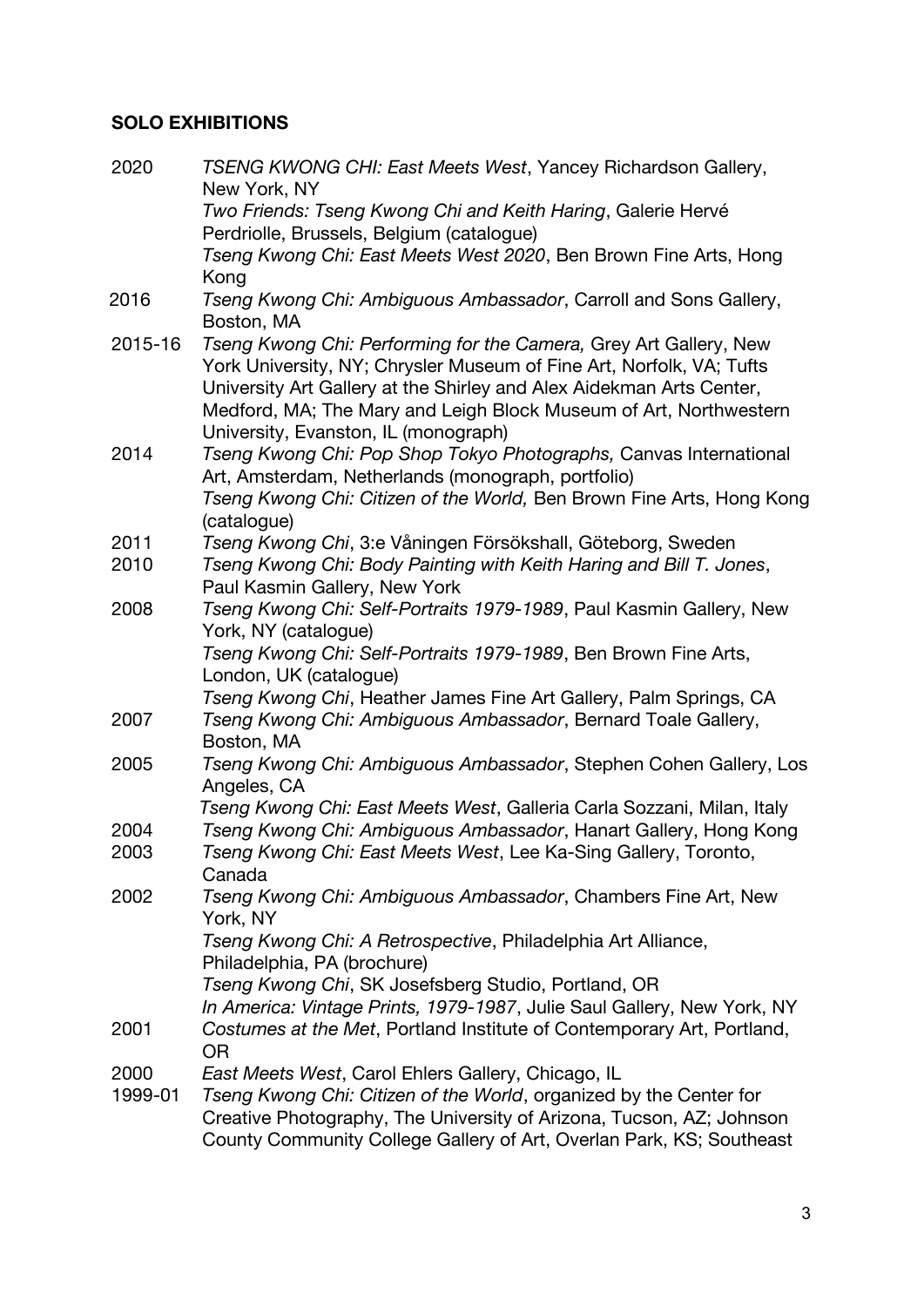|         | Museum of Photography, Daytona Beach, FL; J. Wayne Stark University             |
|---------|---------------------------------------------------------------------------------|
|         | Center Galleries, Texas A & M University, College Station, TX                   |
| 1998-99 | Tseng Kwong Chi: The Expedition, Art Gallery of Windsor, Ontario,               |
|         | Canada                                                                          |
| 1997    | Tseng Kwong Chi, Citizen of the World, Center for Creative Photography,         |
|         | University of Arizona, Tucson, AZ                                               |
|         | The Gang's All Here: New York in the Eighties, Julie Saul Gallery, New          |
|         | York, NY (portfolio)                                                            |
|         | East Meets West: The Expeditionary Series, Haines Gallery, San<br>Francisco, CA |
|         | East Meets West: The Expeditionary Series, Robert Klein Gallery, Boston,        |
|         | МA                                                                              |
|         | East Meets West: The Expeditionary Series, Jackson Fine Art, Atlanta, GA        |
| 1996    | East Meets West: The Expeditionary Series, Julie Saul Gallery, New York,        |
|         | <b>NY</b>                                                                       |
| 1993    | Tseng Kwong Chi: Polaroids, Portraits, Expeditions, curated by Andrew           |
|         | Perchuk, Alternative Museum, New York, NY                                       |
| 1992    | Tseng Kwong Chi: The Expeditionary Works, curated by Jean Caslin and            |
|         | Bill Shackelford,                                                               |
|         | Houston Center for Photography, Houston, TX (catalogue)                         |
| 1989    | Tseng Kwong Chi, BASE, Paris, France                                            |
| 1987    | Tseng Kwong Chi, Rodman Center for the Arts, Ripon College, Ripon, WI           |
|         | Tseng Kwong Chi: Canadian Rockies Series, Gallery Casa Toledo                   |
|         | Oosterom, New York, NY                                                          |
| 1986    | Tseng Kwong Chi: N.A.S.A. Series, Semaphore Gallery, New York, NY               |
| 1984    | Art in Transit, a collaboration with Keith Haring, Semaphore Gallery, New       |
|         | York, NY (book)                                                                 |
|         | East Meets West: American Monuments Series, C.E.P.A. Gallery, Buffalo,<br>NY.   |
|         | East Meets West: New Photographs, Semaphore Gallery, New York, NY               |
| 1983    | East Meets West, Bonlow Gallery, New York, NY                                   |
|         | East Meets West: American Series, Beulah Land, NY                               |
| 1981    | East Meets West, Mudd Club, New York, NY                                        |
|         |                                                                                 |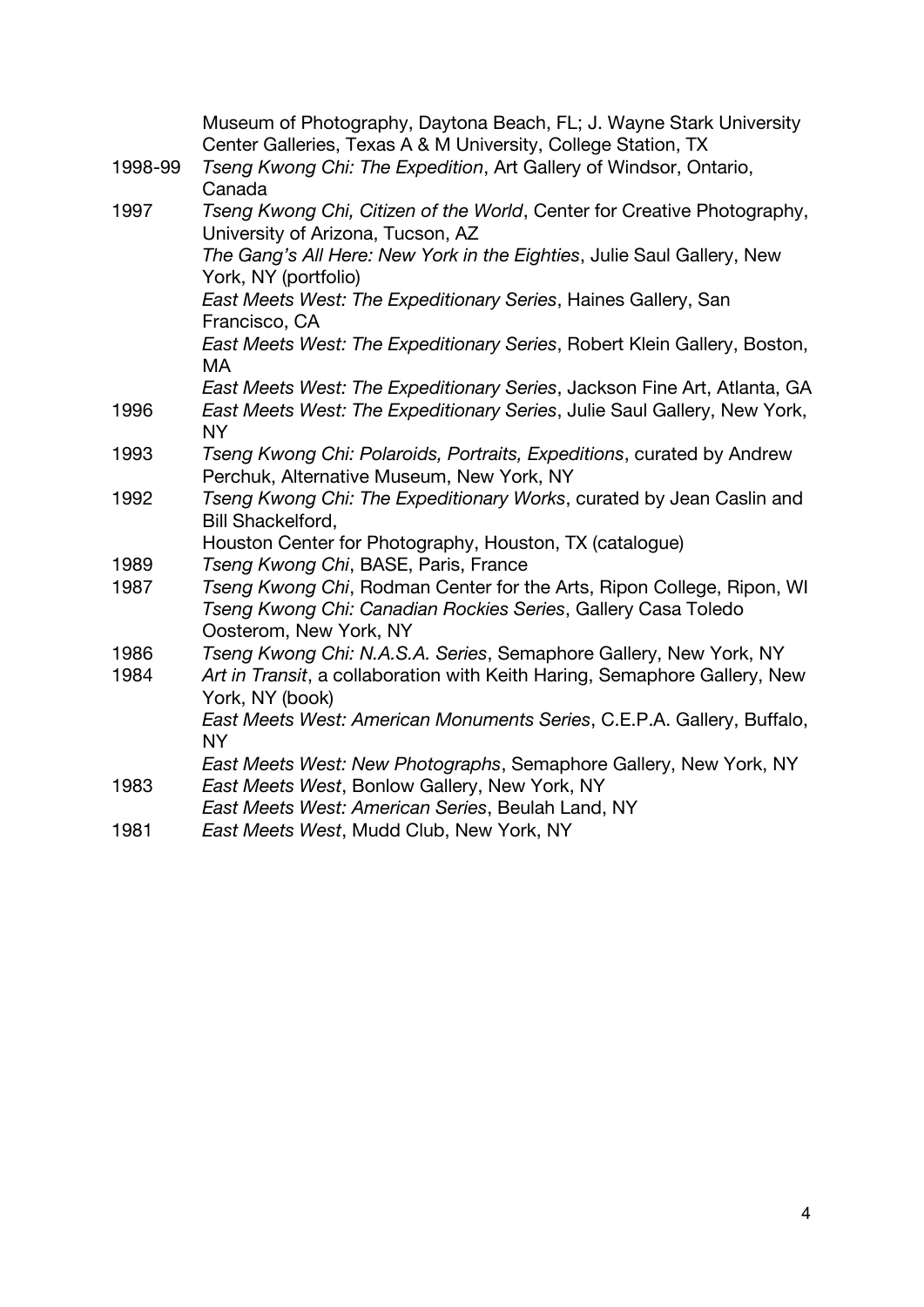# **SELECTED GROUP EXHIBITIONS**

| 2020    | Magnetic West, Figge Art Museum, Davenport, IA<br>Exodus II: Chinese Art Revealed, East Village, New York, White Box, New                        |
|---------|--------------------------------------------------------------------------------------------------------------------------------------------------|
|         | York, NY<br>La Collection agnès b., La Fab, Place Jean Michel Basquiat, Paris,<br>France                                                         |
|         | PROOF: Photography in the Era of the Contact Sheet, Cleveland<br>Museum of Art, Cleveland, OH (catalogue)                                        |
|         | Keith Haring, Tseng Kwong Chi, Opera Gallery, Geneva, Switzerland                                                                                |
|         | Keith Haring, Tseng Kwong Chi, Opera Gallery, Hong Kong, China                                                                                   |
| 2019-20 | 1989, Culture and Politics, Nationalmuseum, Stockholm, Sweden                                                                                    |
|         | (catalogue)<br>Art After Stonewall, 1969-1989 Leslie-Lohman Museum & Grey Art                                                                    |
|         | Gallery, New York, NY; Patricia & Phillip Frost Art Museum, Miami, FL;                                                                           |
|         | Columbus Museum of Art, Columbus, OH (catalogue)                                                                                                 |
|         | Keith Haring, Tate Liverpool, Liverpool, England; BOZAR Centre for Fine                                                                          |
|         | Arts, Brussels, Belgium; Museum Folkwang, Essen, Germany (catalogue)<br>Keith Haring   Jean-Michel Basquiat: Crossing Lines, National Gallery of |
|         | Victoria, Melbourne, Australia (catalogue)                                                                                                       |
| 2019    | Travelogue: Grand Destinations and Personal Journeys, Tucson Museum<br>of Art, Tucson, AZ                                                        |
|         | I am you, you are too, Walker Arts Center, Minneapolis, MN                                                                                       |
|         | That 80s Show, Nassau County Museum of Art, Roslyn Harbor, NY<br>(catalogue)                                                                     |
|         | 1989: The End of the Century, IVAM, Valencia, Spain (catalogue)                                                                                  |
|         | Tseng Kwong Chi Photographs: A Companion Show to Keith Haring: A                                                                                 |
|         | New Humanism, Degroof Petercam, Zidoun - Bossuyt Gallery,                                                                                        |
|         | Luxembourg City, Luxembourg                                                                                                                      |
|         | Yesterday's Tomorrowland Today, Winslow Garage, Los Angeles, CA                                                                                  |
|         | Photographs from the Paul Sack Collection, Deborah Bell Photographs,<br>New York, NY                                                             |
| 2018-19 | Eye to I: Self-Portraits from 1900 to Today, National Portrait Gallery,<br>Smithsonian, Washington, DC (catalogue)                               |
|         | Mickey: The True Original, A Disney Project, New York, NY                                                                                        |
|         | East Village NY: Vulnerable and Extreme, Seoul Museum of Art, Seoul,                                                                             |
|         | South Korea (catalogue)                                                                                                                          |
|         | Keith Haring: Art is Life. Life is Art., GNC Media, Dongdaemun Design                                                                            |
|         | Plaza, Seoul, South Korea (catalogue)                                                                                                            |
|         | The Element of Style, Page Gallery, Seoul, South Korea                                                                                           |
|         | Keith Haring: Apocalypse, Pace Prints, New York, NY                                                                                              |
| 2018    | I am you, you are too, Walker Arts Center, Minneapolis, MN                                                                                       |
|         | Crossroads: Carnegie Museum of Art's Collection, 1945 to Now, Scaife<br>Galleries, Carnegie Museum of Art, Pittsburgh, PA                        |
|         | 68-18, Shin Gallery, New York, NY                                                                                                                |
|         | A Page From My Intimate Journal (Part I), Gordon Robichaux Gallery,<br>New York, NY                                                              |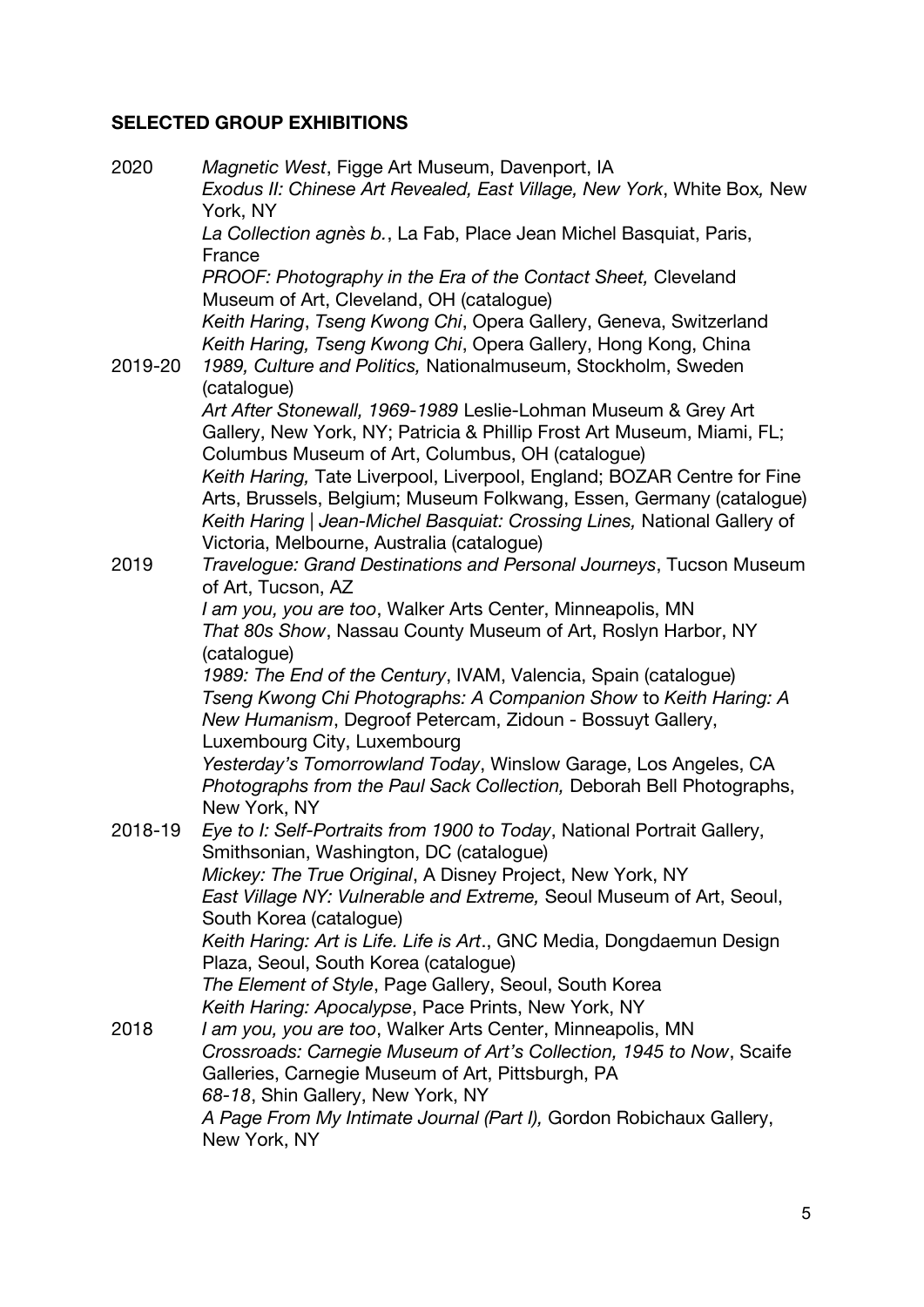|         | This Must Be the Place: Selected Works from the JPMorgan Chase Art                      |
|---------|-----------------------------------------------------------------------------------------|
|         | Collection, Paris Photo 2018, Grand Palais, Paris, France                               |
| 2017-18 | Libres Figurations Années 80, Fonds Hélène & Édouard Leclerc pour la                    |
|         | Culture, Landerneau, France (catalogue)                                                 |
|         | Beth De Woody's Private Contemporary Art Collection, Bunker Artspace,<br>Palm Beach, FL |
|         | The Immigrants, Howard Greenberg Gallery, New York, NY                                  |
|         | Club 57: Film, Performance, and Art in the East Village, 1978-1983,                     |
|         | Museum of Modern Art, New York, NY (catalogue)                                          |
|         | Keith Haring: The End of the Line, Cranbrook Art Museum, Bloomfield                     |
|         | Hills, MI                                                                               |
|         | Hip-Hop: A Golden Age 1970-1995, Musée de l'Art Contemporain à                          |
|         | Marseille, Marseille, France                                                            |
| 2017    | I am you, you are too, Walker Arts Center, Minneapolis, MN                              |
|         | Reconstitution, LAXART, Hollywood, CA                                                   |
|         | Love Among the Ruins, Howl Happening, New York, NY (catalogue)                          |
|         | The Sunpride Collection, Museum of Contemporary Art Taipei, Taiwan                      |
|         | (catalogue)                                                                             |
| 2016-17 | In and Out of Context: Asia Society Celebrates its Collection at 60, Asia               |
|         | Society, New York, NY                                                                   |
|         | Gay Gotham: Art and Underground Culture in New York, Museum of the                      |
|         | City of New York, New York, NY (catalogue)                                              |
| 2016    | New Light on Land: Photographs from the Chrysler Museum Collection,                     |
|         | Chrysler Museum of Art, Norfolk, VA                                                     |
|         | Still/Moving: Photographs and Videos from the deWoody Collection,                       |
|         | Norton Museum of Art, West Palm Beach, FL                                               |
|         | Contemporary Photography Asia Perspectives, part of Asia Week NY,                       |
|         | Laurence Miller Gallery, New York NY                                                    |
|         | Persons of Interest, The Bureau of General Services Queer Division, The                 |
|         | <b>LGBT Community Center, New York, NY</b>                                              |
|         | Sites of Exchange: Lavender Diaspora, Clifford Chance Washington D.C.,                  |
|         | Maryland; Clifford Chance New York, New York, NY, June 16-June 23                       |
|         | Tomorrow Never Happens, Samek Art Museum, Lewisburg, PA                                 |
|         | (catalogue)                                                                             |
|         | Pursuing the Sublime, Laurence Miller Gallery, New York                                 |
|         | Ordinary Pictures, Walker Art Center, Minneapolis, MN (catalogue)                       |
| 2015-16 | China Through The Looking Glass, curated by Andrew Bolton and Harold                    |
|         | Kota, The Metropolitan Museum of Art, New York, NY (catalogue)                          |
|         | Jean-Michel Basquiat: Now's The Time, Art Gallery of Ontario, Canada;                   |
|         | The Guggenheim Museum Bilbao, Bilbao, Spain (catalogue)                                 |
|         | Wild Noise: Artwork from The Bronx Museum of the Arts and El Museo                      |
|         | Nacional de Bellas Artes, organized by Holly Block, Sergio Bessa and                    |
|         | Ana Cristina Perez, curated by Corina Matamoros and Aylet Ojeda                         |
|         | Jequin, El Museo Nacional de Bellas Artes de La Habana, Havana, Cuba                    |
|         | (Counter) Public Art, Intervention, & Performance in Lower Manhattan                    |
|         | from 1978-1993, curated by Alex Fialho and Melissa Levin, Lower                         |
|         | Manhattan Cultural Council's Art Center at Governors Island, New York;                  |
|         | Nathan Cummings Foundation, New York, NY                                                |
|         |                                                                                         |
|         |                                                                                         |
|         |                                                                                         |
|         |                                                                                         |
|         |                                                                                         |
|         |                                                                                         |
|         |                                                                                         |
|         |                                                                                         |
|         |                                                                                         |
|         |                                                                                         |
|         |                                                                                         |
|         |                                                                                         |
|         |                                                                                         |
|         |                                                                                         |
|         |                                                                                         |
|         |                                                                                         |
|         |                                                                                         |
|         |                                                                                         |
|         |                                                                                         |
|         |                                                                                         |
|         |                                                                                         |
|         |                                                                                         |
|         |                                                                                         |
|         |                                                                                         |
|         |                                                                                         |
|         |                                                                                         |
|         |                                                                                         |
|         |                                                                                         |
|         |                                                                                         |
|         |                                                                                         |
|         |                                                                                         |
|         |                                                                                         |
|         |                                                                                         |
|         |                                                                                         |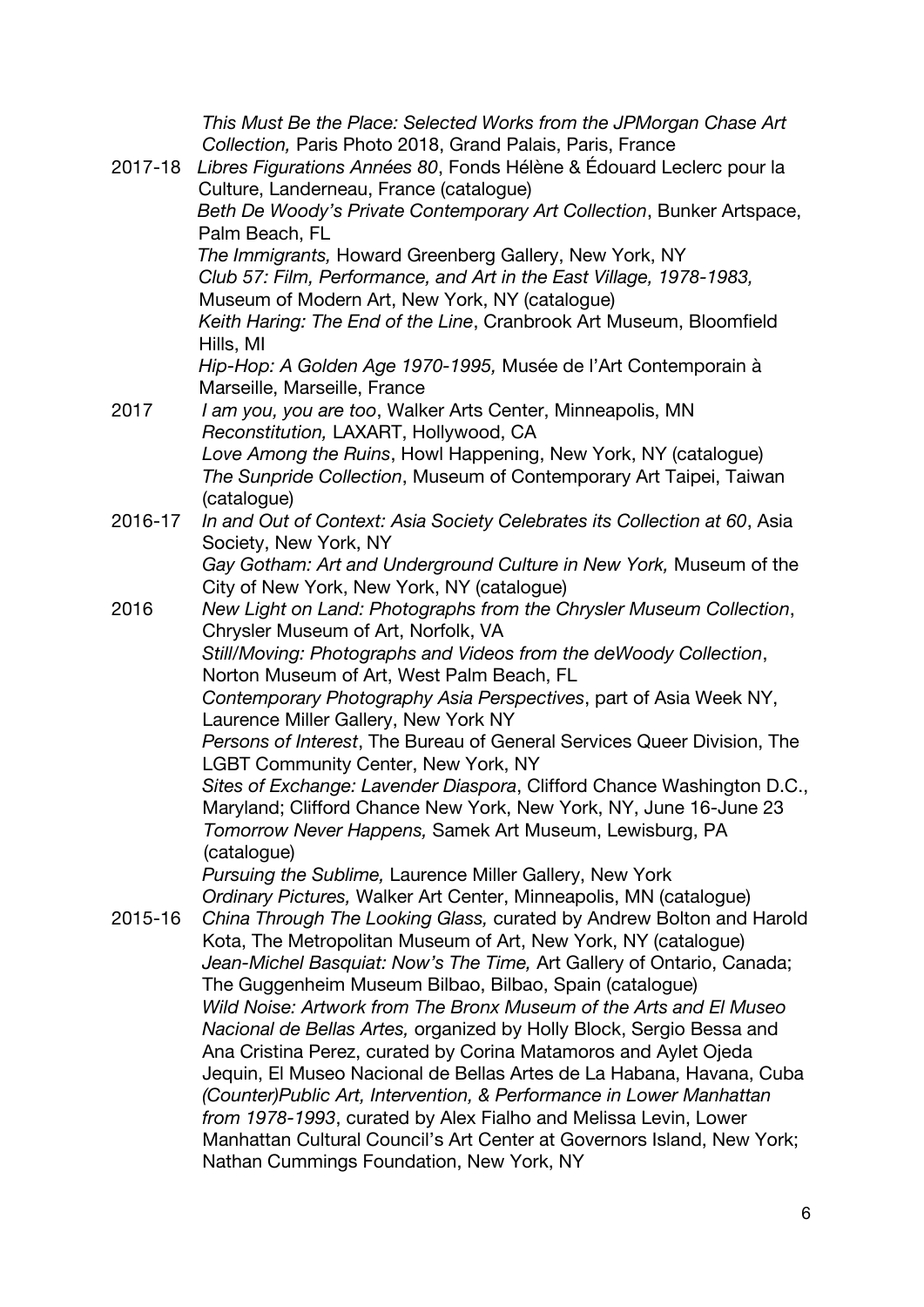*La Figuration libre, historique d'une aventure*, Musée Paul Valéry, Sète, France; Le Passage À L'école Des Beaux-Arts de Sète, Sète, France (catalogue)

*The Downtown Decade: NYC 1975-1985*, curated by Miller Walsh, RARE Gallery, New York, NY

*Duddell's presents: ICA Off-Site: Hong Kongese*, Duddell's, Hong Kong, China

*Ordinary Pictures*, Walker Art Center, Minneapolis, MN (catalogue) *Keith Haring, The Political Line*, curated by Dieter Buchhart. Kunsthal Rotterdam, The Netherlands. (catalogue)

- 2014-15 *Keith Haring, The Political Line*, de Young Museum, San Francisco, CA; Hypo-Kulturstiftung Munich, Germany. *Post Pop: East Meets West*, curated by Andrey Erofeev, Marco Livingstone and Tsong-Zung Chang, Saatchi Gallery, London, England (catalogue)
- 2014 *Hanart 100: Idiosyncrasies*, Hong Kong Art Centre, Hong Kong, China. Curated by Chang Tsong-zung and Gao Shiming. (catalogue)
- 2013 *Keith Haring, The Political Line*, Curated by Dieter Buchhart. Musée d'Art Moderne de la Ville de Paris. (catalogue) *Amerikulture: Kenny Scharf and Tseng Kwong Chi,* organized in collaboration with Paul Kasmin Gallery, curated by Kenny Scharf, Eric Firestone Gallery, East Hampton, NY
- 2012-13 *This Will Have Been: Art, Love & Politics in the 1980's*, curated by Helene Molesworth, Institute of Contemporary Art (ICA), Boston; Museum of Contemporary Art, Chicago IL; Walker Art Center, Minneapolis, MN (catalogue)
- 2011-12 *Art in the Streets*, curated by Jeffrey Deitch with Roger Gastman and Aaron Rose, Museum of Contemporary Art, Los Angeles, CA (catalogue) *Dance/Draw*, Institute of Contemporary Art, Boston, MA (catalogue) *Interstices: Mapping Contemporary Art*, Chrysler Museum of Art, Norfolk, VA

*Conversations: Photography from the Bank of America Collection*, curated by Whitney Bradshaw, Museum of Fine Art, Boston MA; Museo del Novecento, Milan, Italy; Irish Museum of Modern Art, Dublin, Ireland (catalogue)

*Making Art (In) Public*, curated by Prescott Trudeau, Children's Museum of the Arts, New York, NY

*Performing for the Camera*, Arizona State University, Tempe, AZ *America Through a Chinese Lens*, Museum of Chinese in America, New York, NY

2010-12 *Hide/Seek: Difference and Desire in American Portraiture*, National Portrait Gallery,

Smithsonian Institution, Washington DC; Brooklyn Museum, New York NY (catalogue)

*Keith Haring: 1978-1982*, Digital Slideshow installation of 1200 photographs of Haring drawings in New York subway, curated by Raphaela Platow, Brooklyn Museum, New York, NY; Kunsthalle Wien, Vienna, Austria; Contemporary Arts Center, Cincinnati, Ohio (catalogue)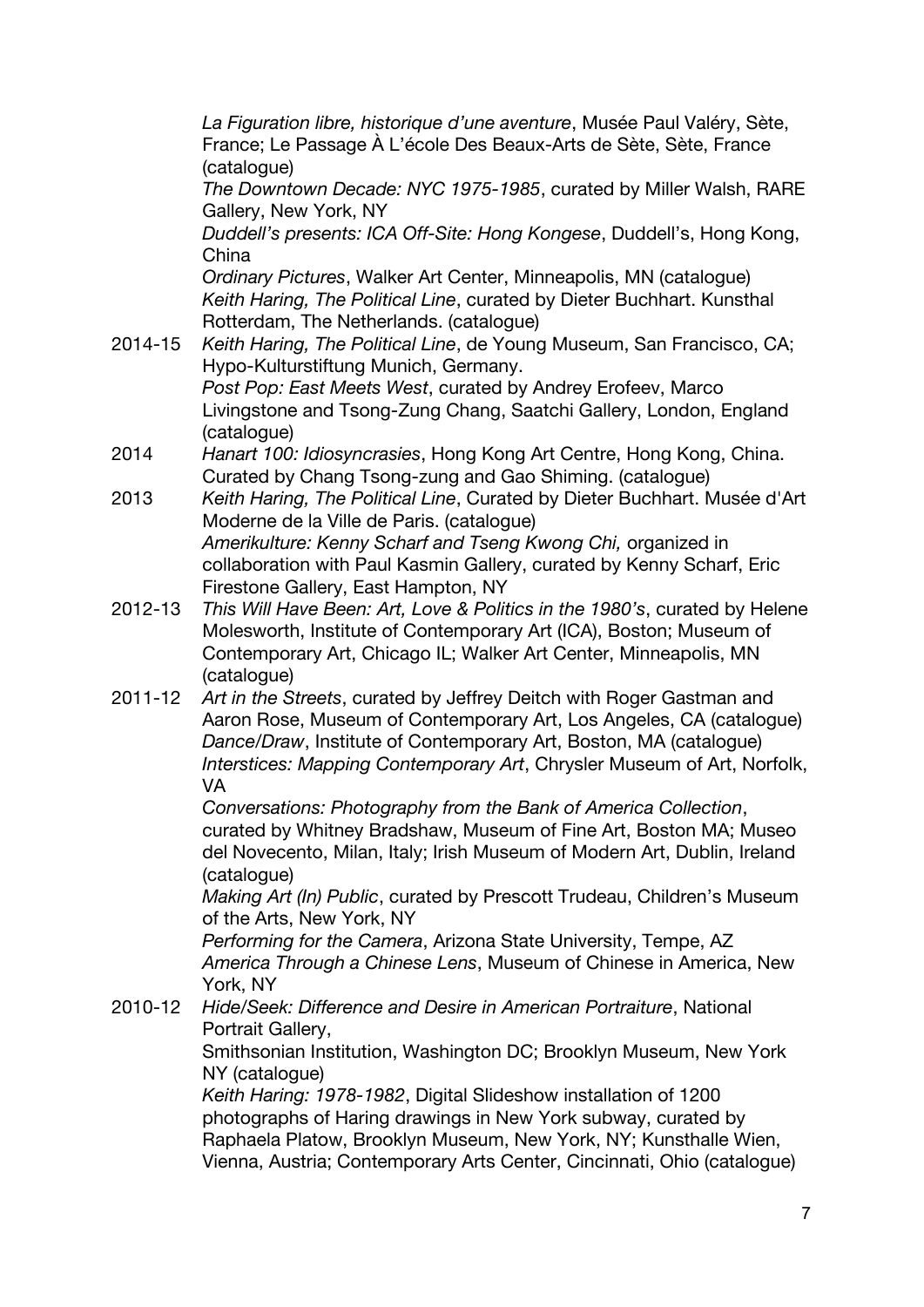| 2011    | The Global Africa Project, curated by Lowery Stokes Sim and Leslie<br>King-Hammond, Museum of Arts and Design, New York, NY, (catalogue)<br>25 Years/25 Artists, curated by Bonnie Yochelson, Julie Saul Gallery,<br>New York, NY |
|---------|-----------------------------------------------------------------------------------------------------------------------------------------------------------------------------------------------------------------------------------|
|         | Celestial Skies, Arts & Medicine Institute, Cleveland Clinic, Beachwood,<br>OН                                                                                                                                                    |
|         | Visual AIDS January 2011 Web Gallery, curated by J.J. Kegan McFadden<br>Creative Continuum: the History of the Center of Creative Photography,<br>Center for Creative Photography, Tucson, AZ                                     |
| 2010    | Urban Archives: Happy Together, Asian and Asian-American Art from The<br>Permanent Collection, Bronx Museum, Bronx, NY                                                                                                            |
| 2009    | An Autobiography of the San Francisco Bay Area Part 1: San Francisco<br>Plays Itself, SF Camerawork, San Francisco, CA                                                                                                            |
|         | Dreamlands, Centre Pompidou-Museé National d'art Moderne, Paris,<br>France curated by Quentin Bajac (catalogue)                                                                                                                   |
|         | GLOBAL / NATIONAL - The Order of Chaos, Exit Art, New York, NY<br>curated by Jeannette Ingberman and Papo Colo                                                                                                                    |
|         | At The Edge: Subersive Ideas and New Forms, Portsmouth Museum of<br>Art, Portsmouth, NH                                                                                                                                           |
| 2008-09 | Self and Other: Portraits from Asia and Europe, National Museum of                                                                                                                                                                |
|         | Ethnology, The National Museum of Art, Osaka, Fukuoka Asian Art<br>Museum, The Museum of Modern Art, Hayama, Kanagawa Prefectural                                                                                                 |
|         | Museum of Cultural History, Japan (catalogue)                                                                                                                                                                                     |
| 2008    | Against All Odds: from the Rubell Family Collection, Palm Springs Art                                                                                                                                                             |
|         | Museum, California (catalogue)                                                                                                                                                                                                    |
|         | People and Places: Selections from the Allen Thomas Jr. Photography<br>Collection, Southeastern Center for Contemporary Art, Winston-Salem,                                                                                       |
|         | NC.<br>Far From Home, North Carolina Museum of Art, Raleigh, NC (catalogue)                                                                                                                                                       |
|         | Keith Haring Retrospective, photographs by Tseng Kwong Chi, Museum<br>of Contemporary Art, Lyon, France (catalogue)                                                                                                               |
| 2007-08 | Brasil: des Focos, Centro Cultural do Banco do Brasil, Rio de Janeiro,                                                                                                                                                            |
|         | Paço das Artes, Sao Paolo Brazil, curated by Nessia Pope and Paul<br>Herkenhoff, (bi-lingual catalogue)                                                                                                                           |
|         | From Street to Studio, Studio to Street, curated by Mara Williams Oakes,<br>Brattleboro Museum, Brattleboro, VT (catalogue)                                                                                                       |
|         | Energy, Visual AIDS January 2007 Web Gallery, curated by the NYU<br>Tisch High School Photography Program,                                                                                                                        |
|         | www.thebody.com/visualaids/web_gallery                                                                                                                                                                                            |
| 2006-07 | The Grand Canyon: From Dream to Icon, Tucson Museum of Art, Tucson,<br>AZ                                                                                                                                                         |
|         | The Downtown Show: The New York Art Scene, 1974 - 84, curated by                                                                                                                                                                  |
|         | Carlo McCormick, Grey Art Gallery, New York University, New York, NY;                                                                                                                                                             |
|         | The Andy Warhol Museum, Pittsburgh, PA; The Austin Museum of Art,<br>Austin, TX (catalogue)                                                                                                                                       |
|         | The Jean-Michel Basquiat Show, Le Mostre della Triennale di Milano,                                                                                                                                                               |
|         | Milan, Italy (Skira catalogue)                                                                                                                                                                                                    |
| 2006    | Placed in China, Walsh Gallery, Chicago, IL                                                                                                                                                                                       |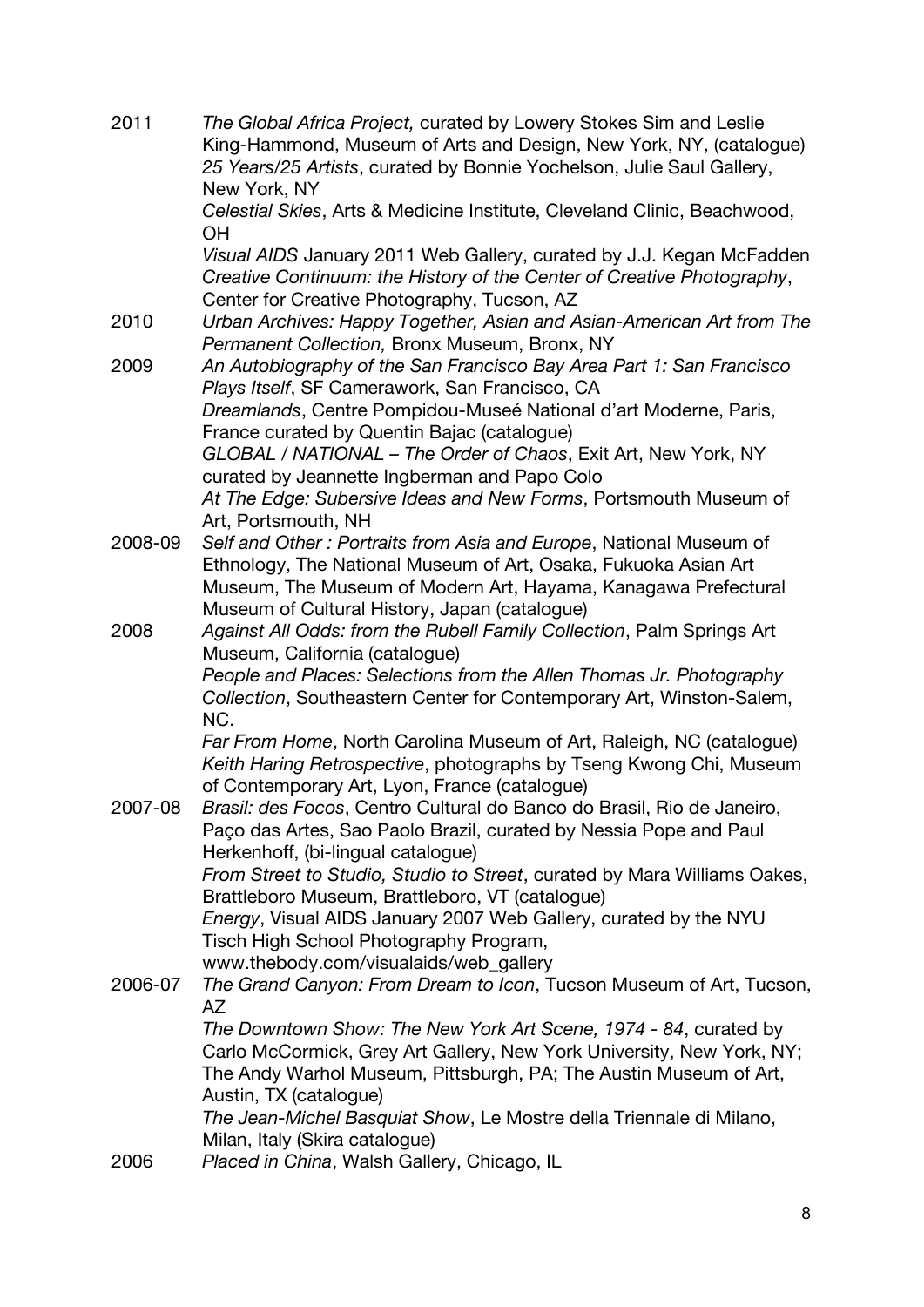|         | Smoke and Mirrors: Deception in Contemporary Art, Visual Arts Gallery,<br>The University of Alabama at Birmingham, AL |
|---------|-----------------------------------------------------------------------------------------------------------------------|
|         | Personal Perspectives: Aspects of American Photography, de Young                                                      |
|         | Museum, San Francisco, CA<br>Keith Haring: Journey of the Radiant Baby, curated by Ron Roth,                          |
|         | Reading Museum, Reading, PA (catalogue)                                                                               |
| 2004-05 | East Village USA, curated by Dan Cameron, New Museum of                                                               |
|         | Contemporary Art, New York, NY (catalogue)                                                                            |
|         | The Andy Warhol Show, Le Mostre della Triennale di Milano, Milan, Italy<br>(Skira catalogue)                          |
|         | The Keith Haring Show, Le Mostre della Triennale di Milano, Milan Italy<br>(Skira catalogue)                          |
|         | Pop Shop Tokyo Photographs, published by George Mulder Fine Art and                                                   |
|         | Malca Fine Art, Suzanne Biederberg Gallery, Amsterdam, Holland and<br>Galerie Raab, Berlin, Germany                   |
|         | L'art à la Plage: Keith Haring, (Pop Shop Tokyo photographs), Galerie                                                 |
|         | Enrico Navarra in cooperation with Galerie Jerome de Noirmont and                                                     |
|         | George Mulder Fine Art, St. Tropez, France (catalogue)                                                                |
|         | Artists Interrogate: Race and Identity, Milwaukee Art Museum,                                                         |
|         | Milwaukee, WI                                                                                                         |
|         | Site Seeing: Photographic Excursions in Tourism, from the Collections of                                              |
|         | the George Eastman House, Norton Museum of Art, West Palm Beach                                                       |
|         | Collection Remixed, curated by Antonio Sergio Bessa, The Bronx                                                        |
|         | Museum of the Arts, Bronx, NY                                                                                         |
|         | Vintage East Village, curated by Rick Prol, Hal Bromm Gallery, New York,<br><b>NY</b>                                 |
|         | Visual AIDS November 2005 Web Gallery, curated by Lei Chou.                                                           |
|         | Visual AIDS February 2005 Web Gallery, curated by Nayland Blake                                                       |
| 2004    | Techniques of the Visible: Tseng Kwong Chi, Shanghai Biennale,                                                        |
|         | Shanghai Art Museum, China (bilingual catalogue)                                                                      |
|         | Camera/Action, Museum of Contemporary Photography, Columbia<br>College, Chicago, IL                                   |
|         | Visual AIDS November 2004 Web Gallery, curated by Bruce Silverstein                                                   |
| 2003-04 | Only Skin Deep: Changing Visions of the American Self, curated by Coco                                                |
|         | Fusco and Brian Wallis, International Center of Photography, New York,<br>NY (catalogue)                              |
| 2003    | Commodification of Buddhism, The Bronx Museum of the Arts, Bronx,                                                     |
|         | NY.                                                                                                                   |
|         | Road Show, curator Cindy Rucker, Margaret Thatcher Projects, New<br>York, NY                                          |
|         | Me, Myself and I: Looking at Portraiture, CRG Gallery, New York, NY                                                   |
|         | The Bold 1980's: A Collector's Vision, Chrysler Museum of Art, Norfolk,                                               |
|         | VA                                                                                                                    |
| 2002-04 | Portrait of the Art World: A Century of ARTnews Photographs, curated by                                               |
|         | William Stapp, New York Historical Society, New York, NY; National                                                    |
|         | Portrait Gallery at the S. Dillon Ripley Center International Gallery,                                                |
|         | Washington, DC; Elmhurst Art Museum, Elmhurst IL; Museum of New                                                       |
|         | Mexico, Museum of Fine Arts, Santa Fe, NM (catalogue)                                                                 |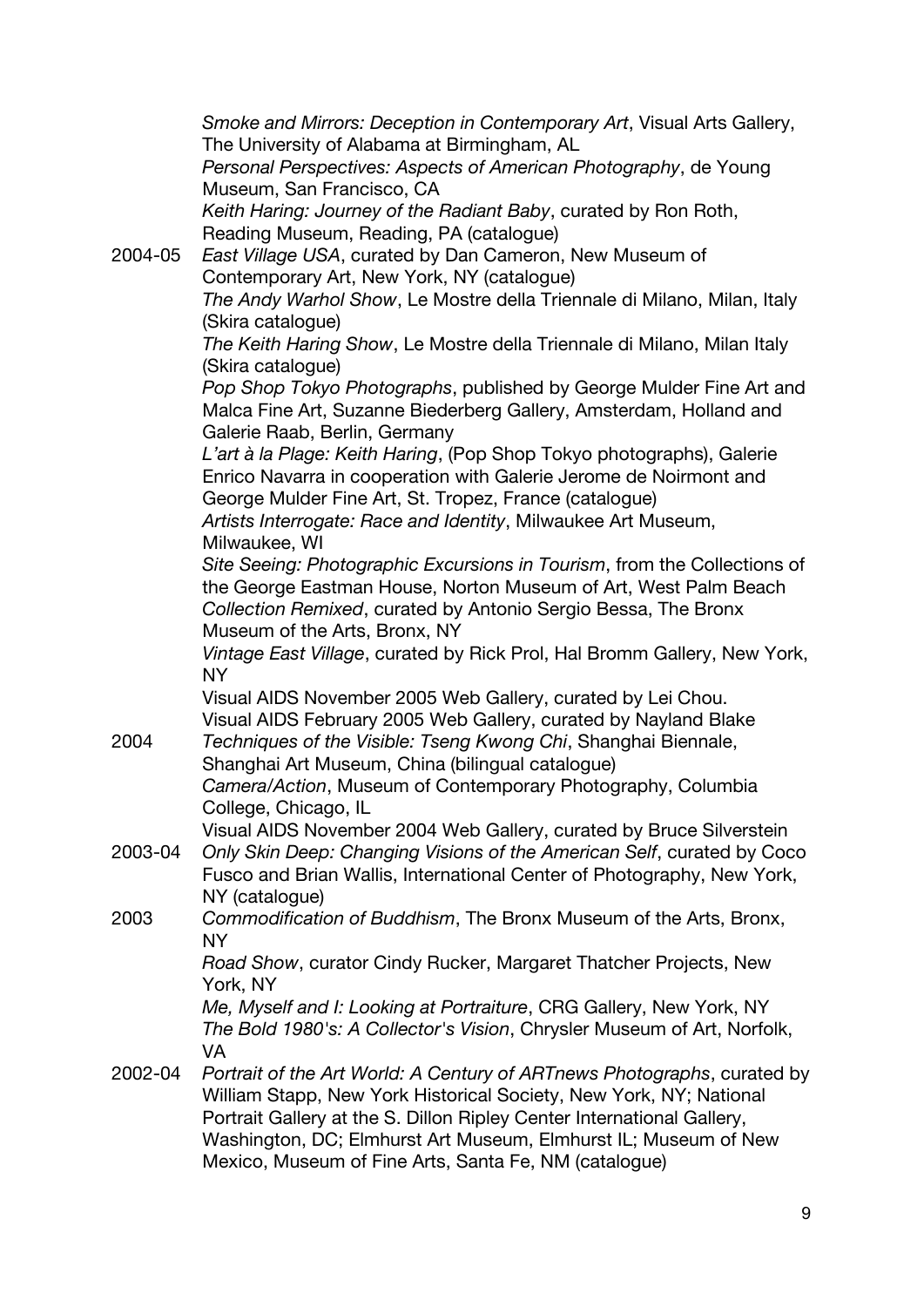| 2002-03 | Who? Me? Role Play in Self-Portrait Photography, Zabriskie Gallery, New<br>York, NY                           |
|---------|---------------------------------------------------------------------------------------------------------------|
|         | New York après New York, Musée de l'Elysée, Lausanne, Switzerland;                                            |
|         | Caves de la Maison de Courten à Sierre, Sierre, Switzerland                                                   |
| 2002    | Archi-Tourism. Buell Center of American Architecture, Columbia                                                |
|         | University, New York, NY (catalogue)                                                                          |
|         | Where is Elvis? Howard Greenberg Gallery, New York, NY                                                        |
|         | Uniforms in Fact and Fantasy, American Textile History Museum, Lowell,                                        |
|         | МA                                                                                                            |
|         | Manicurated: Conversations with the Permanent Collection, A Project                                           |
|         | with Judi Werthein, The Bronx Museum of the Arts, Bronx, NY                                                   |
|         | Visualizing the Blues: Images of the American South 1862-1999, Austin                                         |
|         | Museum of Art, Austin, TX                                                                                     |
|         | Contemporary Photographs, Galerie Jerome de Noirmont, Paris, France                                           |
|         | Portrait as Performance, curated by Carla Hanzal and Ashley Kistler,                                          |
|         | Hand Workshop Art Center, Richmond, VA; Contemporary Art Center of                                            |
|         | Virginia, Virginia Beach, VA, (catalogue)                                                                     |
| 2001-02 | Issues of Identity in Recent American Art, curated by Dan Mills, Roland                                       |
|         | Gibson Art Gallery, SUNY Potsdam, NY; University Galleries, Illinois                                          |
|         | State University, Normal, IL; Ewing Gallery of Art and Architecture,                                          |
|         | University of Tennessee, Knoxville, TN; Ben Shahn Galleries, William                                          |
|         | Paterson University, Wayne, NJ; Samek Art Gallery, Bucknell University,                                       |
|         | Lewisburg, PA (catalogue)                                                                                     |
| 2000    | Recent Acquisitions, The Walker Arts Center, Minneapolis, MN                                                  |
|         | A Day With(out) Art Web Action, Web exhibition curated by Creative                                            |
|         | Time, New York, NY                                                                                            |
|         | Our Quarter Century: The University of Arizona's Center for Creative                                          |
|         | Photography Turns 25, Center for Creative Photography, The University                                         |
|         | of Arizona, Tucson, AZ                                                                                        |
|         | Into Our Prime: Acquisitions Since 1996, Center for Creative                                                  |
|         | Photography, The University of Arizona, Tucson, AZ                                                            |
|         | Made In California: Art, Image, and Identity 1900-2000, Los Angeles                                           |
|         | County Museum of Art, Los Angeles, CA (Catalogue p. 249)                                                      |
| 1999    | The Cultured Tourist, Carol Ehlers Gallery, Chicago, IL                                                       |
|         | Your I, Center for Curatorial Studies, Bard College,                                                          |
|         | Annandale-on-Hudson, NY                                                                                       |
|         | Looking Into the Collection: Celebrity, Center for Creative Photography,<br>University of Arizona, Tucson, AZ |
|         | Bodies of Work: Series and Obsessions from the Center of Creative                                             |
|         | Photography, The University of Arizona, Tucson, AZ                                                            |
|         | Basquiat: Portraits by Tseng Kwong Chi, L'Espal Centre Culturel, Le                                           |
|         | Mans, France                                                                                                  |
| 1998    | [ID] entiteit, organized by Goethe Institute at Hessenhuis, Antwerp,                                          |
|         | Belgium                                                                                                       |
|         | Jean-Michel Basquiat photographed by Tseng Kwong Chi, Galerie                                                 |
|         | Jerome de Noirmont, Paris, France                                                                             |
|         | Identity Revealed: Meaning & Message in Contemporary Art, Ackland Art                                         |
|         | Museum, University of North Carolina, Chapel Hill, NC                                                         |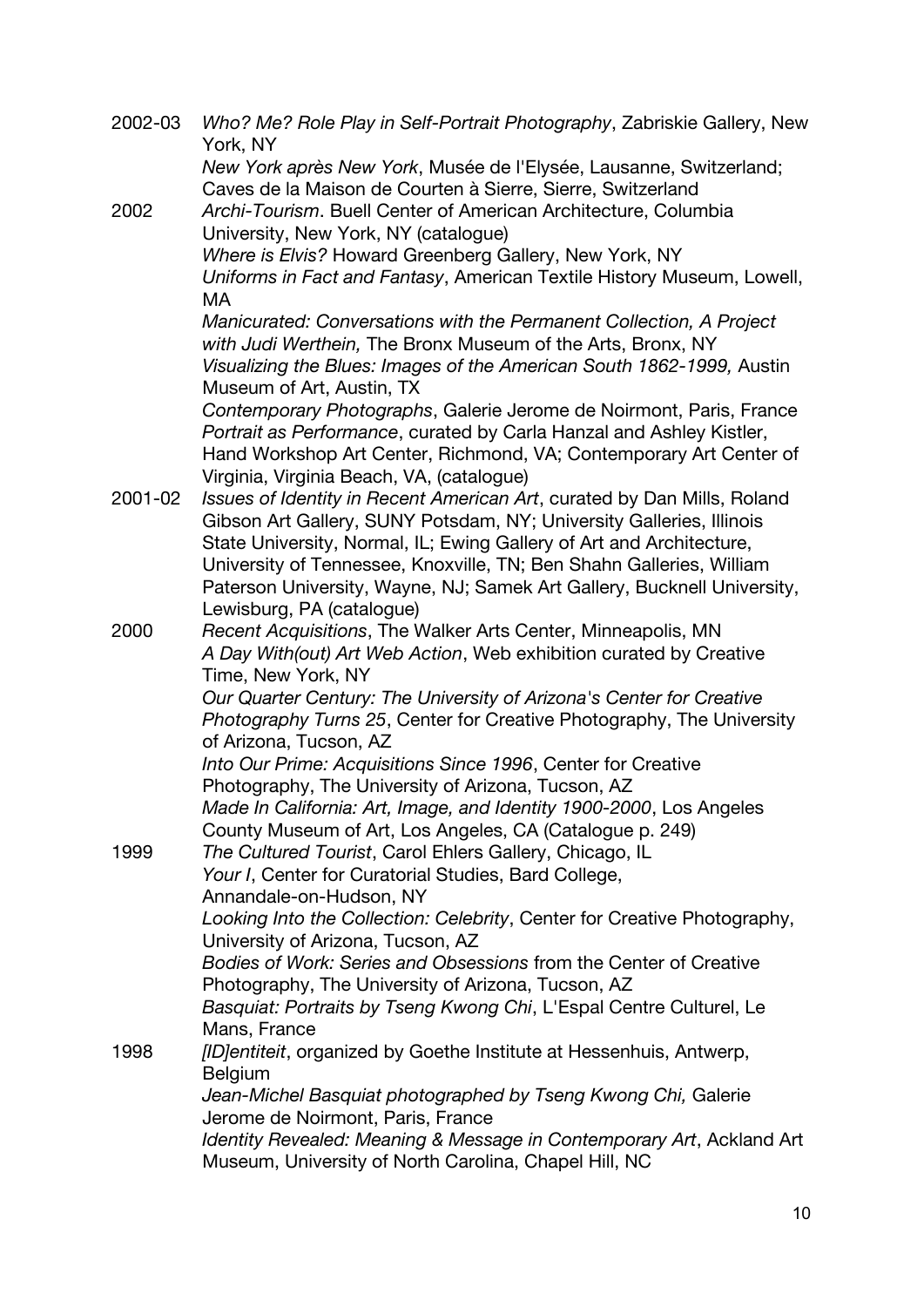*New York Impressions*, Galerie Mistral, Montreal, Quebec *Mouse: An American Icon*, Alternative Museum, New York, NY *The Museum's Collections: Past Directions/New Visions*, The William Benton Museum of Art, University of Connecticut, Storrs, CT *Histories (Re)membered: Selections from the Permanent Collection of the Bronx Museum of the Arts*, Paine Webber Art Gallery, New York, NY *The Estate Project for Artists with AIDS, The Virtual Collection*, Museum of Modern Art, New York, NY; Brooklyn Museum of Art, Brooklyn, NY *The Cultured Tourist*, Leslie Tonkonow Artworks & Projects, New York, NY

- 1997 *Keith Haring*, Whitney Museum of American Art, New York, NY
- 1996-97 *Crossing the Frontier: Photographs of the Developing West, 1849 to the Present*, curated by Sandra Phillips, San Francisco Museum of Modern Art, San Francisco, CA; Yale University Art Gallery, New Haven, CT (catalogue)
- 1996 *Pushing Image Paradigms: Conceptual Maneuvers in Recent Photography*, Portland Institute for Contemporary Art, Portland, OR (catalogue)
- *Out Takes*, Julie Saul Gallery, New York, NY 1995 *Longing and Belonging: From the Faraway Nearby*, curated by Bruce Ferguson, Inaugural Exhibition at Site Santa Fe, NM (catalogue) *The Cultured Tourist*, curated by Leslie Tonkonow, Center for Photography at Woodstock, NY
- 1994-02 *An American Century of Photography: From Dry-Plate to Digital, Highlights of the Hallmark Photographic Collection*, curated by Keith F. Davis, Nelson-Atkins Museum of Art, Kansas City, MI; Mead Art Museum, Amherst, MA; International Center of Photography Midtown, New York, NY; Auckland City Art Gallery, Auckland, New Zealand; Art Gallery of New South Wales, Sydney, Australia; National Gallery of Victoria, Melbourne, Australia; Museum of Photographic Arts, San Diego, CA; Terra Museum of American Art, Chicago, IL; The Phillips Collection, Washington, DC; Seattle Art Museum, Seattle, WA; Nelson-Atkins Museum, Kansas City, MO; Joslyn Art Museum, Omaha, NE; Delaware Art Museum, Wilmington, DE; The Columbus Museum, Columbus, GA; Denver Art Museum, Denver, CO (catalogue)
- 1994-6 *Asia/America: Identities in Contemporary Asian American Art*, curated by Margo Machida, Asia Society Galleries, New York, NY; Tacoma Art Museum, Tacoma, NY; Walker Art Center, Minnesota, MN; Honolulu Academy of the Arts, Honolulu, HI; Center for the Arts at Yerba Buena Gardens, San Francisco, CA; MIT List Visual Arts Center, Cambridge, MA; Blaffer Gallery, University of Houston, TX (catalogue) *Old Glory: The American Flag in Contemporary Art*, curated by David S. Rubin, Cleveland Center for Contemporary Art, Cleveland, OH; Art Gallery of Colorado Springs, Colorado Springs, CO; Phoenix Art Museum, Phoenix, AZ (catalogue)
- 1993 *We Count! The State of Asian Pacific America An Art Exhibit*, organized by the Asian American Arts Center at Tweed Gallery, New York, NY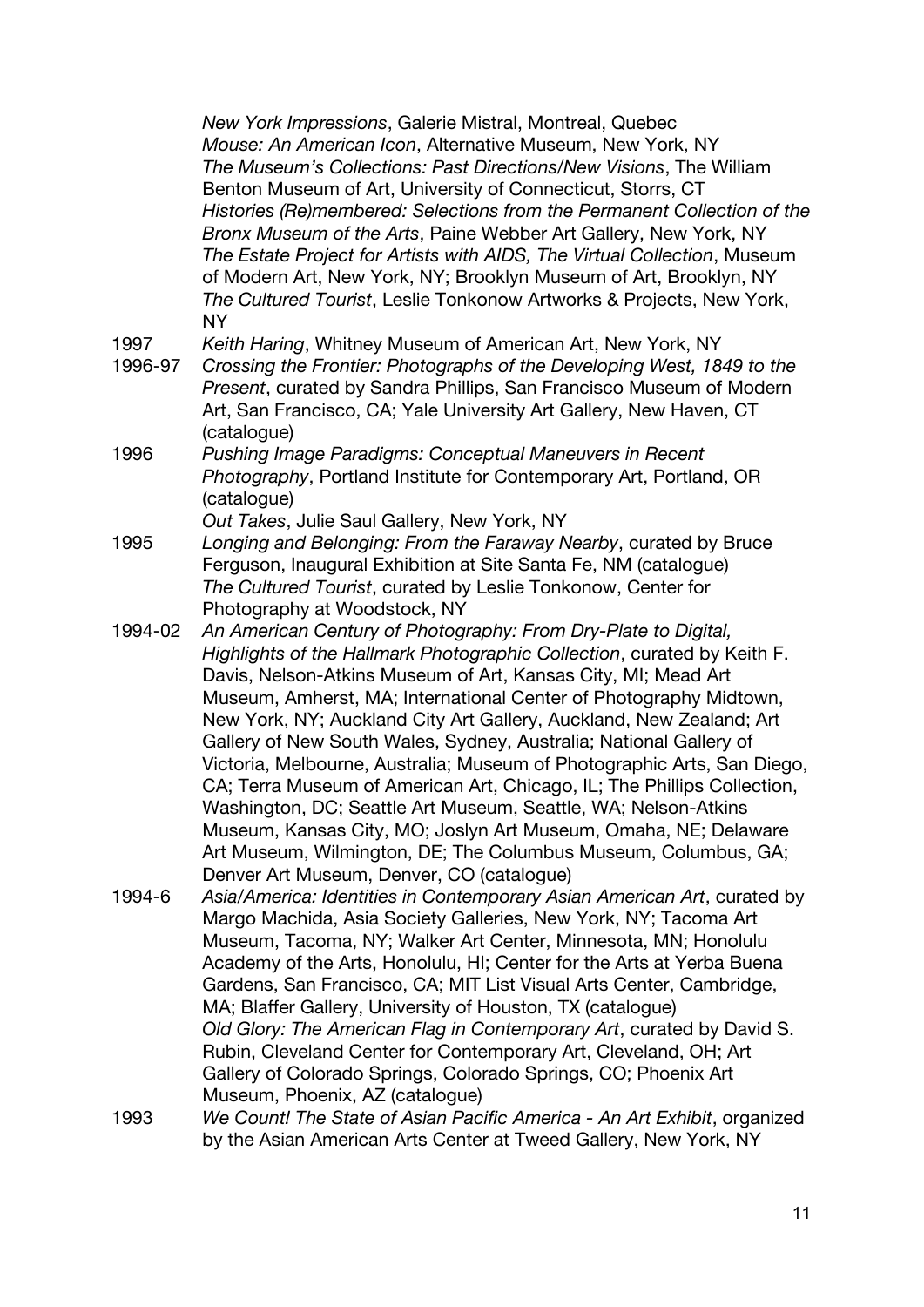| 1992 | California--The Cultural Edge, presented by Giorgio Beverly Hills,<br>Director's Guild of America, Hollywood, CA |
|------|------------------------------------------------------------------------------------------------------------------|
|      | Travel Documents, San Francisco Camerawork, San Francisco, CA                                                    |
| 1991 | Site Seeing: Travel and Tourism in Contemporary Art, curated by Karen                                            |
|      | Higa, Whitney Museum of American Art Downtown, New York, NY                                                      |
|      | (catalogue)                                                                                                      |
| 1989 | Prisoners of Image, Alternative Museum, New York, NY                                                             |
| 1987 | One Eye or Two? curated by Robert Lee, Asian Arts Institute, New York,                                           |
|      | NY (catalogue)                                                                                                   |
|      | This is Not a Photograph: Twenty Years of Large Scale Photography,                                               |
|      | 1966-1986, curated by Joseph Jacobs, John and Mable Ringling                                                     |
|      | Museum, Sarasota, FL                                                                                             |
|      | Immigrants and Refugees/Heroes or Villains, Exit Art, New York, NY                                               |
|      | Art for Money: A Benefit for Fashion Moda, Art et Industrie, New York,                                           |
|      | <b>NY</b>                                                                                                        |
|      | Mainly on the Plane, 56 Bleecker Gallery Ltd., New York, NY                                                      |
|      | Portrayals, curated by Charles Stainback, International Center of                                                |
|      | Photography - Midtown, New York, NY; Herron Gallery, Indianapolis                                                |
|      | Center for Contemporary Art, IN (catalogue)                                                                      |
| 1986 | Television's Impact on Contemporary Art, curated by Marc. H. Miller,                                             |
|      | Queens Museum, Flushing, NY                                                                                      |
|      | Arts and Leisure, Group Material, The Kitchen, New York, NY                                                      |
|      | The East Village, curated by Richard Martin, The Galleries at Fashion                                            |
|      | Institute of Technology, New York, NY                                                                            |
| 1985 | Whitney Biennial, Whitney Museum of American Art, New York, NY                                                   |
|      | Correspondences: New York Art Now, Laforet Museum, Tokyo, Japan                                                  |
|      | (catalogue)                                                                                                      |
|      | No Shadows: Recent Photographic Self Portraiture, curated by Matthew                                             |
|      | A. Postal, Laurence Miller Gallery, New York, NY                                                                 |
|      | Summer Better than Others, Semaphore, New York, NY                                                               |
|      | The Subway Show, curated by Nina Sundell, Lehman College Art Gallery,                                            |
|      | Bronx, NY                                                                                                        |
|      | Semaphore/Semaphore East, Foster Gallery, University of Wisconsin,                                               |
|      | Eau Claire, WN                                                                                                   |
|      | Tight as Spring, curated by Barry Blinderman, Kamikaze, New York, NY                                             |
|      | Rain Dance, A Benefit for Ethiopia, curated by Keith Haring, 292                                                 |
|      | Lafayette Street, New York, NY                                                                                   |
|      | Taking Liberties, New York State Museum, Albany, NY                                                              |
|      | 5/5 Figuration Libre France/USA, curated by Otto Hahn and Herve<br>Perdriolle, Musée d'Art                       |
|      | Moderne de La Ville de Paris, Paris, France                                                                      |
| 1984 | New Attitudes: Paris/New York, curated by Sande Deitch and Tseng                                                 |
|      | Kwong Chi, Pittsburgh Center for the Arts, Pittsburgh, PA (catalogue)                                            |
|      | Body Politic, curated by Steven L. Kaplan, Tower, New York, NY                                                   |
|      | In My End is My Beginning, Semaphore Gallery, New York, NY                                                       |
|      | The New Portrait, curated by Jeffrey Deitch, P.S.1 Long Island City,                                             |
|      | Queens, NY                                                                                                       |
|      |                                                                                                                  |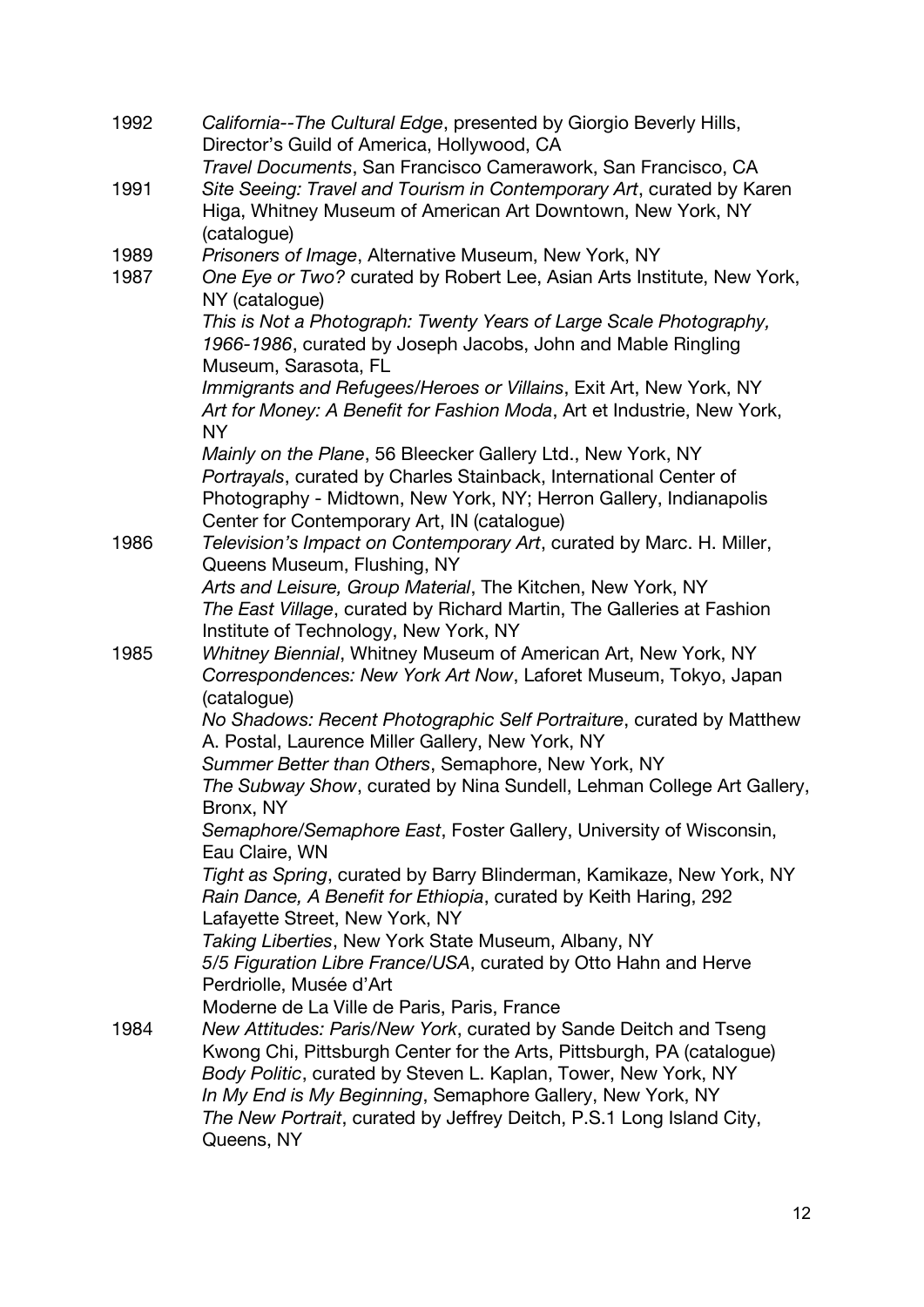1983 *Traditions and Modern Configurations*, Monogram Products, New York, NY and Wake Forest University, Wake Forest, NC *Running '83*, curated by Deborah Ulian and Art Guerra, International Running Center, New York, NY *Matrix 75*, in conjunction with Keith Haring, Wadsworth Atheneum, Hartford, CT *Hong Kong/Tokyo/New York*, curated by John Woo, Kenkeleba House, New York, NY *Intoxication*, curated by Nicolas A. Moufarrege, Monique Knowlton Gallery, New York, NY 1982 *The Famous Show*, Gracie Mansion Gallery, New York, NY *Red*, Stefanotti, New York, NY *Spring*, P.S.1, Long Island City, Queens, New York, NY 1980 *First Invitational*, curated by Keith Haring, Club 57, New York, NY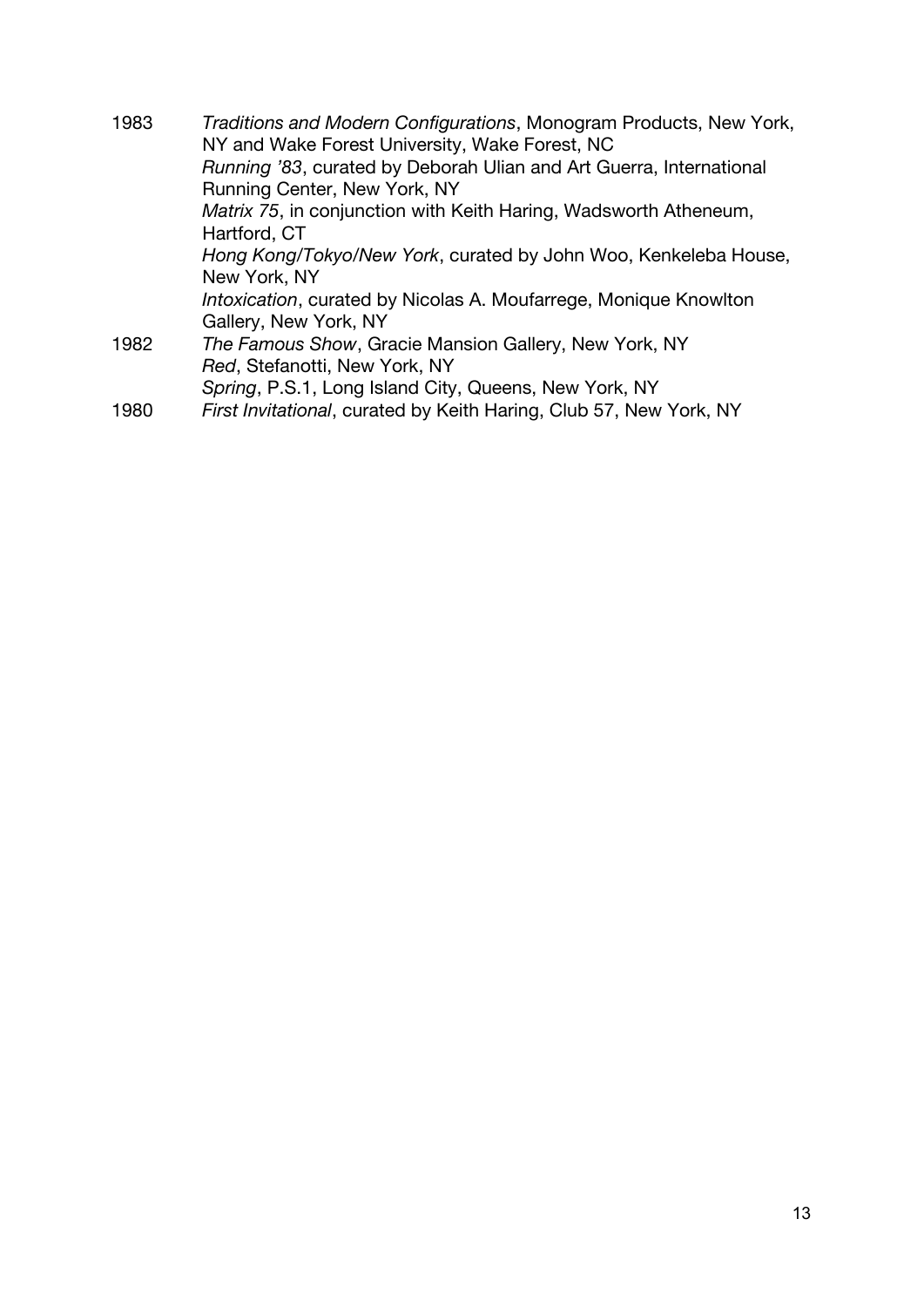#### **PERFORMANCES**

- 1986 *Keith Haring's Party of Life III*, The Palladium, New York City
- 1982 *Scandinavia Today*, The Clocktower, Institute for Art and Urban Resources, New York City *The Kitchen Tour*, Staten Island Ferry, New York City *Space Invaders*, P.S. 1, Long Island City, Queens, New York City *Valentine's Day Ball*, Stilwend, New York City 1981 *Avalon Beach Patrol Lifeguard Ball*, Wildwood, New York City *Ronald Reagan Inauguration Ball*, The Mudd Club, New York City *Royal Wedding: Prince Charles and Princess Diana*, The Underground, New York City 1980 *The Manchu Dragon: Costumes at the Met,* Metropolitan Museum of Art, New York City *East Meets West: Artists and Models Ball*, Danceteria, New York City *First Invitational*, Club 57, New York City

#### **FILMS AND VIDEOS**

- *SlutForArt a.k.a. Ambiguous Ambassador*, 75 minute dance-theater work on the life and art of Tseng Kwong Chi, by Muna Tseng and Ping Chong, 1999, winner of the *Bessie* New York Dance and Performance Best Production Award
- *East Meets West: Portrait of Tseng Kwong Chi*, 6 1/2 minute film by Christine Lombard, 1984, Film collection of Hirshhorn Museum, Washington, D.C.; Solomon R. Guggenheim Museum, New York, NY; Center for Creative Photography, Tucson, AZ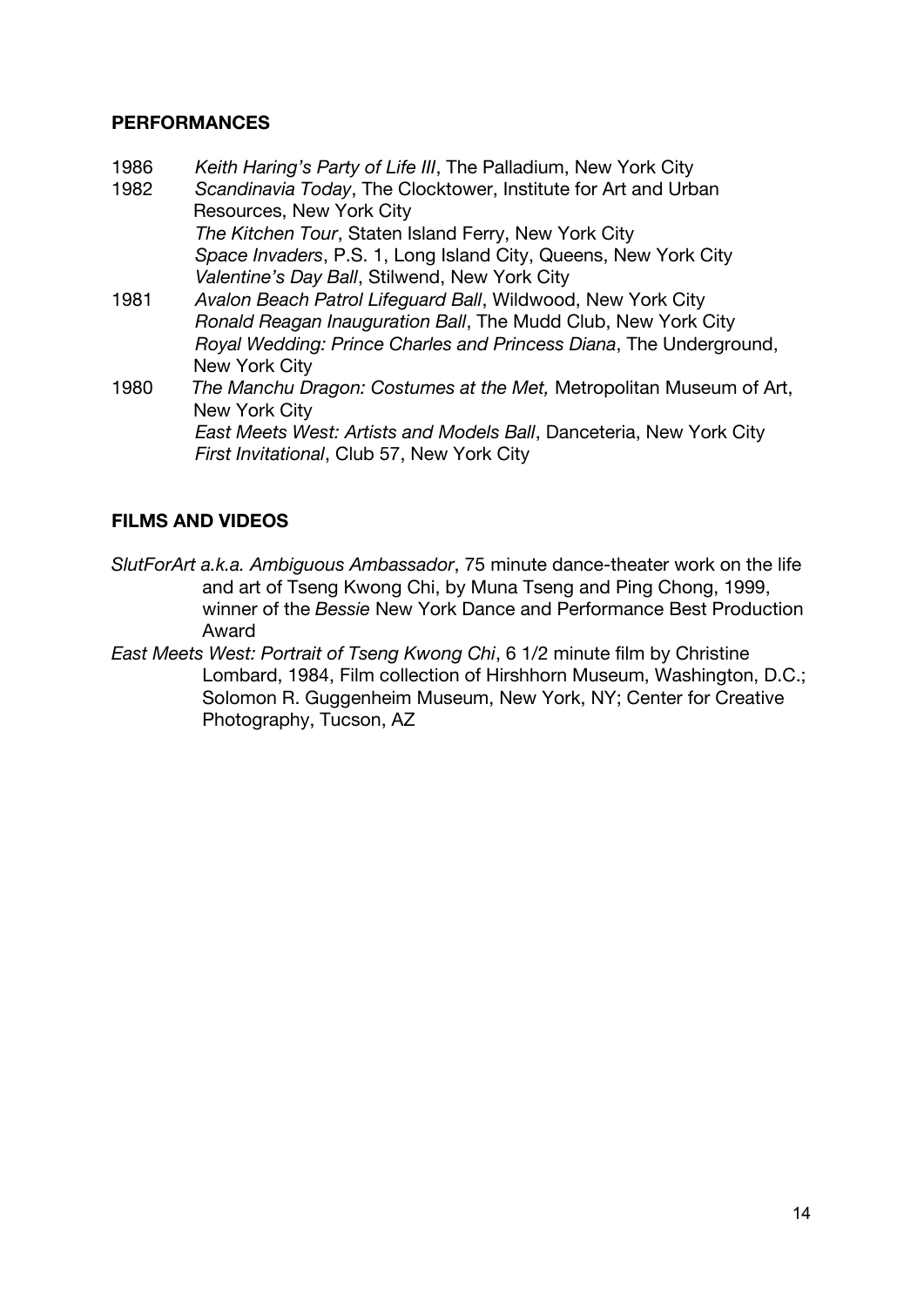#### **SELECTED PUBLIC COLLECTIONS**

Ackland Art Museum, Chapel Hill, North Carolina Aidekman Arts Center, Tufts University, Medford, Massachusetts The Art Institute of Chicago, Chicago, Illinois Asia Society, New York, New York Block Museum of Art, Evanston, Illinois The Bronx Museum of the Arts, Bronx, New York Carnegie Museum of Art, Pittsburgh, Pennsylvania Center for Creative Photography, University of Arizona, Tucson, Arizona (85 large-format silver gelatin prints from the East Meets West a.k.a. Expeditionary Self-Portraits Series) Chrysler Museum of Art, Norfolk, Virginia Dartmouth University Art Museum, Hanover, New Hampshire Ford Foundation, New York, New York Fukuoka Asian Art Museum, Fukuoka, Japan The George Eastman House, Rochester, New York Grey Art Gallery at New York University, New York, New York The Johnson County Community College, Overland Park, Kansas The Los Angeles County Museum of Art, Los Angeles, California M+ Museum, West Kowloon Cultural District, Hong Kong Mary and Leigh Block Museum of Art, Northwestern University, Evanston, Illinois MIT List Visual Arts Center, Cambridge, Massachusetts Musée de l'Elysée, Lausanne, Switzerland The Museum of Fine Arts, Houston, Texas National Portrait Gallery, Smithsonian Institution, Washington, DC The Nakamura Keith Haring Collection, Yamanashi, Japan The New School for Social Research, New York, New York The New York Public Library, New York, New York The Queens Museum, Queens, New York Reading Public Museum, Reading, Pennsylvania San Francisco Museum of Modern Art, San Francisco, California Santa Barbara Museum of Art, Santa Barbara, California Smithsonian American Art Museum, Washington, DC The Solomon R. Guggenheim Museum, New York, New York The Spencer Museum of Art, University of Kansas, Lawrence, Kansas Tate Britain, Millbank, London Tufts University Art Gallery, Medford, Massachusetts University of Connecticut, William Benton Museum of Art, Storrs, Connecticut The Walker Art Center, Minneapolis, Minnesota Davis Museum and Cultural Center, Wellesley College, Wellesley, Massachusetts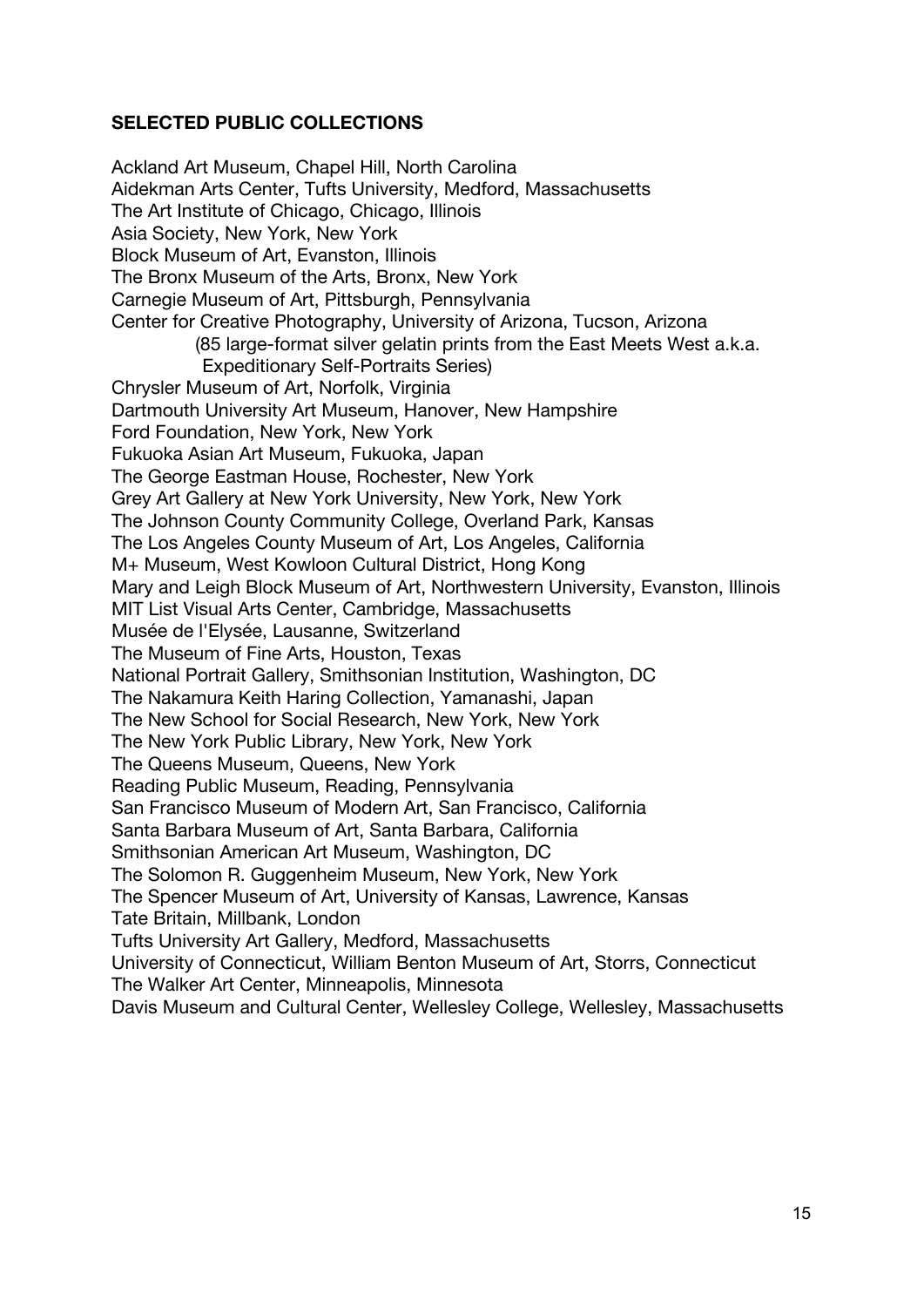#### **SELECTED PRIVATE / CORPORATE COLLECTIONS**

Agnès b., Paris, France The Alturas Collection, Boston, Massachusetts Bank of America Collection, New York, New York Beth de Woody Collection, New York, New York Byrd Hoffman Watermill Center, Watermill, New York Dr. Carlos Schenck Collection, Minneapolis, Minnesota Charles Griffin Collection, New York, New York Dow Jones, New York, New York The Equitable Corporation, New York, New York Goldman Sachs Corporate Collection, New York, New York Hallmark Photographic Collection, Kansas City, Missouri (catalogue) HBO, New York, New York Dr. James Patterson Collection, Memphis Tennessee Jeanette Bonnier Collection, New York, New York, Stockholm Sweden Johnson Chang Tsong-Zung Collection, Hong Kong JP Morgan Chase Art Collection, New York, New York The Keith Haring Foundation, New York, New York La Salle Bank, Chicago, Illinois Mark Schwatz and Bettina Katz, Clevelend, Ohio The Martin Margolis Collection, Miami, Florida Michael Douglas Collection, Los Angeles, California Minnesota Regional Sleep Disorders Center, University of Minnesota, Minneapolis, Minnesota Milwaukee Art Museum, Milwaukee, Wisconsin Raymond Learsy Art Collection, Sharon, Connecticut The Refco Collection of Modern Photography, Chicago, Illinois The Rubell Family Collection, Miami, Florida The Sprint Collection, Overland Park, Kansas The Sunpride Art Collection, Hong Kong The West Collection at SEI, Oaks, Pennsylvania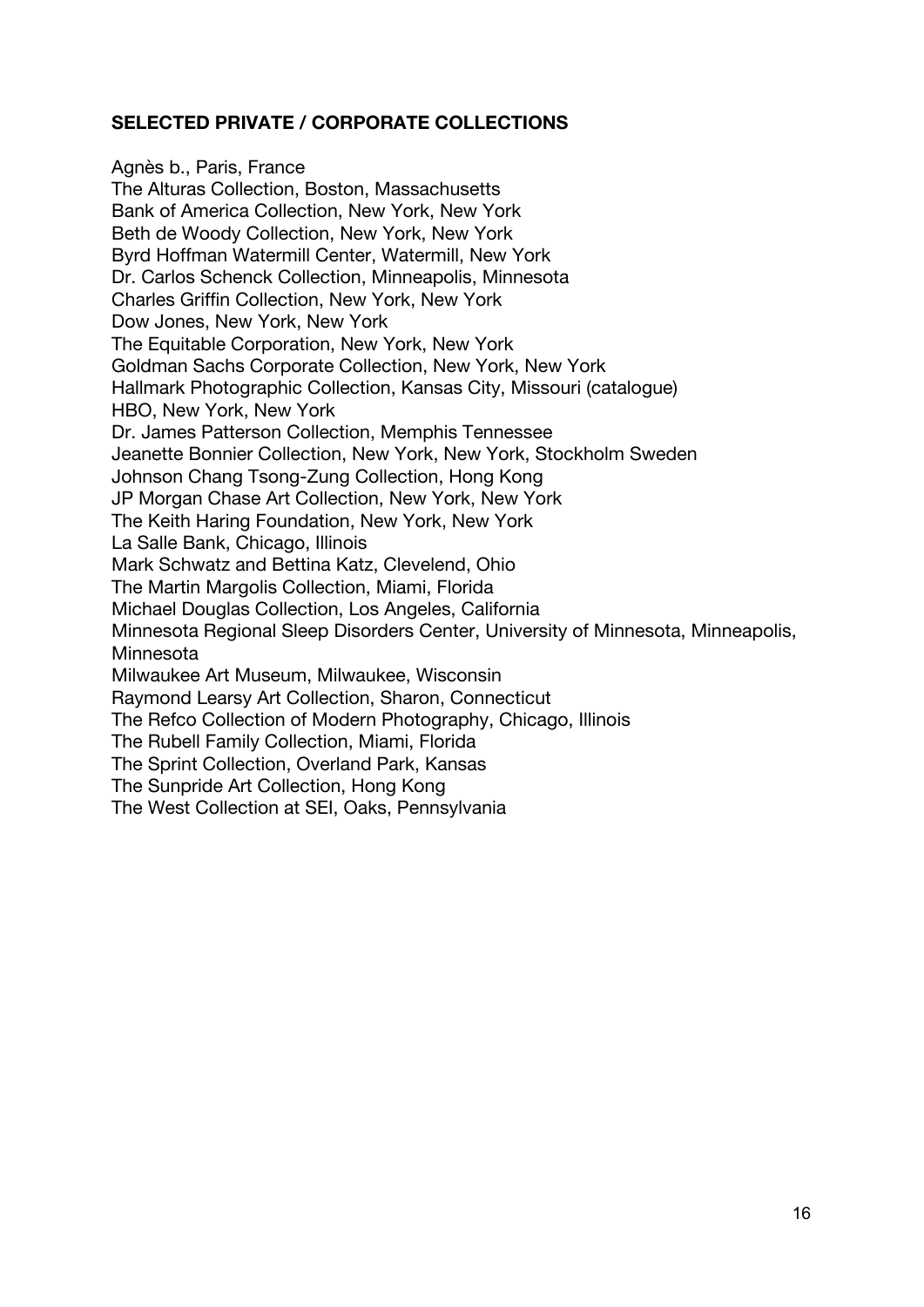#### **ARTIST MONOGRAPHS**

- *Tseng Kwong Chi: Performing for the Camera*, Amy Brandt ed., essays by Amy Brandt, Alexandra Chang, Lynn Gumpert, Joshua Takano-Letson, Muna Tseng; Chrysler Museum of Art, Grey Art Gallery, New York University in association with Lyon Artbooks, 2015
- *Tseng Kwong Chi: Citizen of the World*, exhibition card box with texts by Ben Brown, Andreas Hecker, Muna Tseng; Ben Brown Fine Arts, Hong Kong, 2014
- *Tseng Kwong Chi, Keith Haring, Tokyo Pop Shop*, exhibition catalogue, essays by Jhim Lamoree, Patrick Healy, Peter Foolen Editions, Einhoven, the Netherlands, 2014
- *Tseng Kwong Chi: Self-Portraits 1979-1989*, exhibition catalogue with texts by Lilly Wei, Dan Cameron, Kenny Scharf and Muna Tseng, Paul Kasmin Gallery, New York, NY, 2008; Ben Brown Fine Arts, London, England, 2008
- *Tseng Kwong Chi, Ambiguous Ambassador*, 95 photographs from the Expeditionary Self-Portraits Series, with texts by Dan Cameron, Richard Martin and Grady T. Turner, Nazraeli Press/JGS, 2005
- *A Retrospective, Improbable Pilgrim: The Photographs of Tseng Kwong Chi*, essay by Amy Ingrid Schlegel, Philadelphia Art Alliance, 2002
- *Tseng Kwong Chi: The Expeditionary Works*, essay by Barry Blinderman, Houston Center for Photography, Houston, TX, 1992
- *Tseng Kwong Chi*, foreword by Richard Martin, Art Random, Kyoto Shoin, 1990 *Art in Transit, New York Subway Drawings by Keith Haring*, introduction by Henry
	- Geldzahler and text by Keith Haring, Harmony Books, Crown Publishing, 1984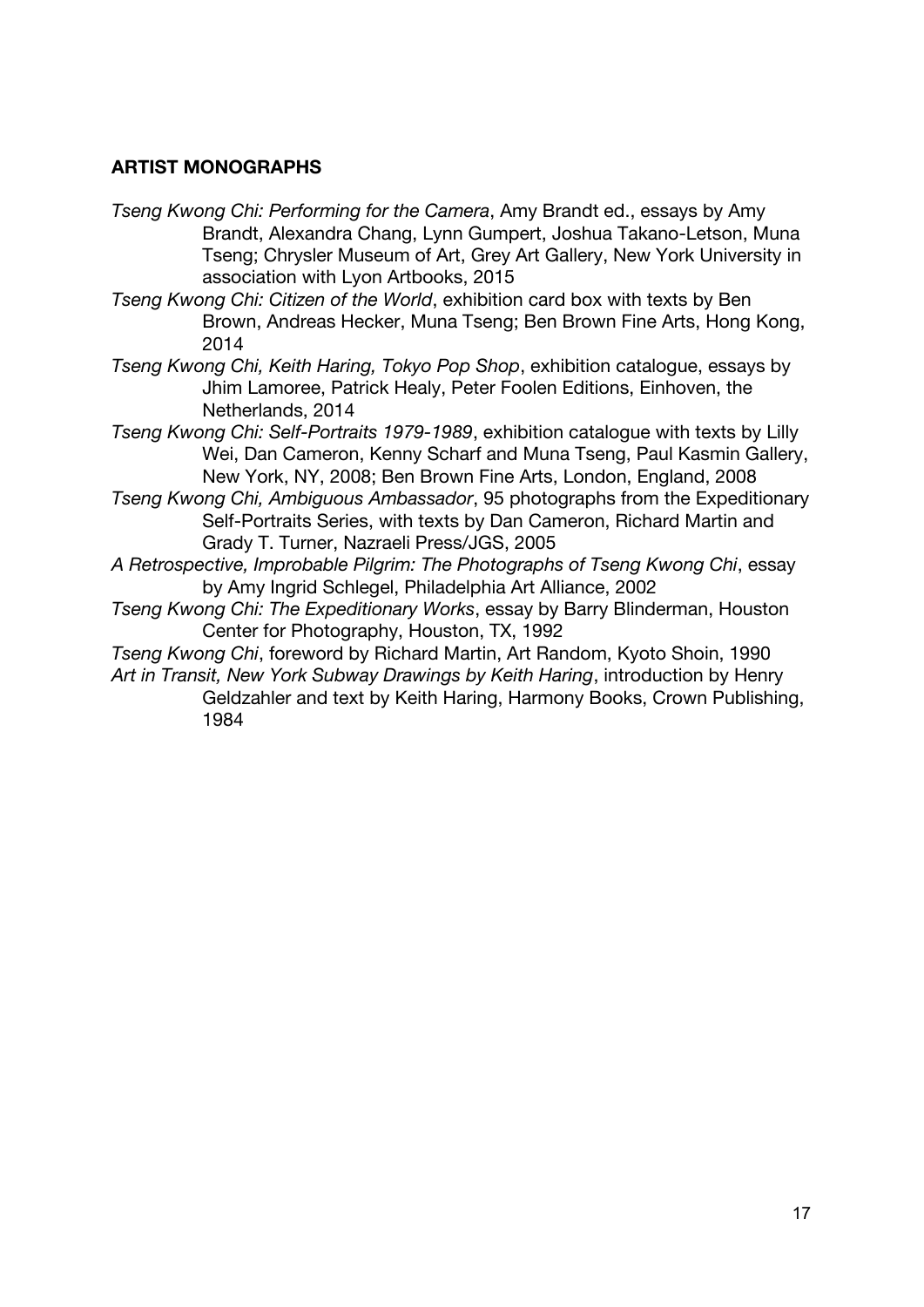# **SELECTED BOOKS AND CATALOGUES**

| 2019 | 1989: El Fin del S. XX, Institut Valenciá d'Art Modern, Valencia, Spain,<br>2019, pp. 50-51.                                                                                                         |
|------|------------------------------------------------------------------------------------------------------------------------------------------------------------------------------------------------------|
|      | 40 Works: Marx Collection, edited by Nina Schallenberg, Nationalgalerie -                                                                                                                            |
|      | Staatliche Museen zu Berlin, Germany, 2019, pp. 80.<br>Art After Stonewall, edited by Jonathan Weinberg, The Columbus                                                                                |
|      | Museum of Art, Ohio, 2019, pp. 201, 202, 204, 207.                                                                                                                                                   |
|      | East Village NY: Vulnerable and Extreme, edited by Junghyun Kwon,                                                                                                                                    |
|      | Kahyun, No-One Kwak, and Eunsoon Yoo, Seoul Museum of Art, South<br>Korea, 2019, pp. 201-207.                                                                                                        |
|      | Eye to I: Self-Portraits from the National Portrait Gallery, edited by Rhys<br>Conlon and Sarah McGavran with text by Leslie Ureña, National Portrait<br>Gallery, Washington, DC, 2019, pp. 254-255. |
|      | Keith Haring, edited by Darren Pih, Tate Liverpool; Tate Publishing, 2019,<br>pp. 4, 9, 21, 51, 57, 70, 72-73, 78, 115.                                                                              |
|      | Keith Haring: A New Humanism, curated by Gianni Mercurio, Zidoun &<br>Bossuyt Gallery, Luxembourg, 2019, pp. 4, 20, 23, 29, 59, 62, 65, 98,                                                          |
|      | 120, 128.                                                                                                                                                                                            |
|      | Tate Etc., Issue 46 - Summer 2019, Tate Gallery, United Kingdom, 2019,<br>pp. 86-90.                                                                                                                 |
|      | That 80s Show, curated by Eric Fischl with essays by Charles A. Riley II,                                                                                                                            |
|      | Nassau County Museum of Art, New York, 2019, pp. 2, 17, 19, 24, 43-44.                                                                                                                               |
| 2018 | Keith Haring: Art is Life. Life Is Art, ddp, Seoul, South Korea, 2018, pp.<br>31, 81, 156, 172, 196, 200-201.                                                                                        |
|      | Performance in Contemporary Art, Catherine Wood, Tate Publishing,<br>Millbank, London, 2018, pp. 72-73.                                                                                              |
|      | Keith Haring: The Alphabet, Albertina, Vienna, Austria 2018, pp. 216-219,<br>221, 224, 227, 228                                                                                                      |
|      | Jean-Michel Basquiat and The Art of Storytelling, Taschen, edited by<br>Hans Werner Holzwarth, 2018, pp. 23, 115, 358, 439, 442-443, 488.                                                            |
| 2017 | Libres Figurations: Années 80, Fonds Hélène & Éduoard LeClerc Pour la<br>Culture, Landerneau, France, 2017, pp. 170-175                                                                              |
|      | Basquiat: Boom for Real, edited by Dieter Buchhart and Eleanor Nairne,<br>Prestel 2017, pp. 116, 126, 160, 219, 272-273, 275                                                                         |
|      | Club 57: Film, Performance, and Art in the East Village 1978-1983, edited                                                                                                                            |
|      | by Ron Magliozzi and Sophie Cavoulacos, MoMA Press 2017, pp. 32,                                                                                                                                     |
|      | 138-139<br>Love Among the Ruins, Some Serious Business, Howl Arts 2017, p. 53                                                                                                                        |
|      | 1001 Photographs You Must See Before You Die, edited by Paul Lowe,<br>Cassel Illustrated 2017, p. 607                                                                                                |
|      | ITEMS: Is Fashion Modern?, MoMA Press, New York, NY, 2017, pp.                                                                                                                                       |
|      | 168-169<br>The Art of Jean-Michel Basquiat, Fred Hoffman, Enrico Navarra Gallery,<br>New York, 2017, pp. 52, 192, 215, 218.                                                                          |
| 2016 | Gay Gotham: Art and Underground Culture in New York, Skira/Rizzoli<br>2015, pp. 8-9, 108                                                                                                             |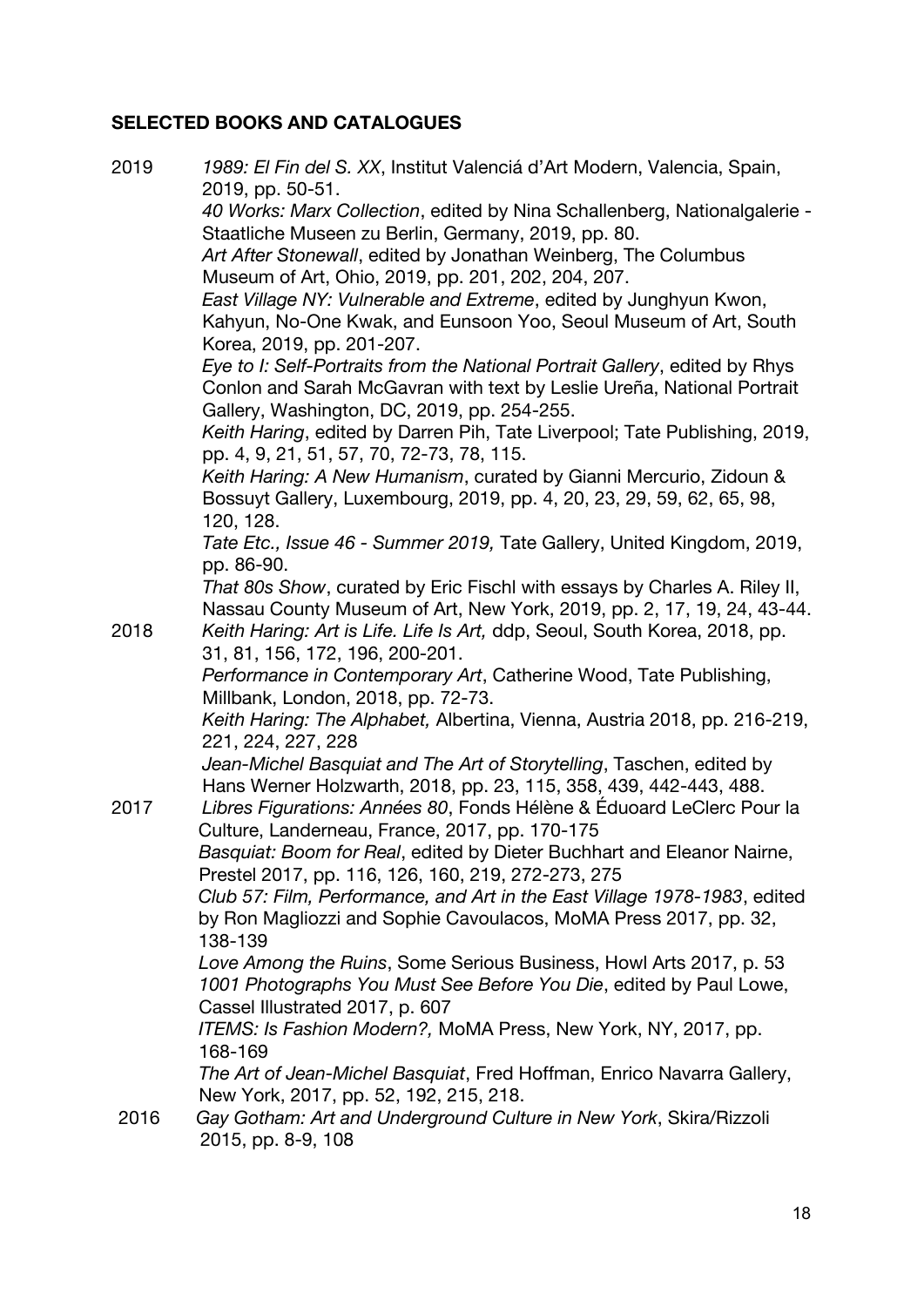|      | A Floating Chinaman: Fantasy and Failure Across the Pacific, Harvard<br>University Press 2016                                       |
|------|-------------------------------------------------------------------------------------------------------------------------------------|
|      | Tomorrow Never Happens: Queer Futurity and the Aesthetics of Utopia,                                                                |
|      | Samek Art Museum, Bucknell University, Lewisburg, PA, 2016, pp. 52-53                                                               |
|      | Alien Capital: Asian Racialization and the Logic of Settler Colonial                                                                |
|      | Capitalism, lyko Day, Duke University Press 2016, pp. 81, 89-103, figs.                                                             |
|      | 2.2, 2.4, 2.6                                                                                                                       |
|      | Ordinary Pictures, Eric Crosby, Walker Art Center, Minneapolis, MN,                                                                 |
|      | 2016, pp. 190-191                                                                                                                   |
| 2015 | Jean-Michel Basquiat: Now's The Time, DelMonico Books/ Prestel 2015<br>pp.174, 182, 196, 204                                        |
|      | La Figuration Libre: Historique D'une Aventure, Musée Paul Valéry, Sète,                                                            |
|      | France, 2015, pp. 97, 208-209, 288                                                                                                  |
|      | China Through the Looking Glass, Yale University Press 2015 p. 124v                                                                 |
|      | Basquiat and The Bayou, DelMonico Books/ Prestel 2015 p. 38                                                                         |
|      | Basquiat: The Unknown Notebooks, Skira/ Rizzoli 2015, pp. 12, 16                                                                    |
|      | The Sense of Movement, Hatje Cantz 2015, pp. 126-127                                                                                |
|      | Both Sides of Sunset: Photographing Los Angeles, edited by Jane Brown                                                               |
|      | and Marla Hamburg Kennedy, Metropolis Books, 2015, p. 170                                                                           |
| 2014 | Keith Haring, The Political Line, Fine Arts Museums of San Francisco /                                                              |
|      | Delmonico Books/Prestel 2014, pp. 2-15, 20, 22-24, 26, 30, 32, 45, 49,                                                              |
|      | 73, 82, 86-87, 246-247, 252, figs. 18, 22, pls. 63, 64, 65, 66, 67, 68, 69,                                                         |
|      | 70                                                                                                                                  |
| 2013 | Keith Haring, The Political Line, Musée d'Art moderne de la Ville de<br>Paris/Paris-Musées 2012, pp. 48-49, 98-99, 196-197, 297-298 |
| 2012 | Hong Kong Eye, Contemporary Hong Kong Art, Skira/Rizzoli 2012, pp.                                                                  |
|      | 368-371                                                                                                                             |
| 2011 | Art in the Streets, MOCA Los Angeles, CA, Skira/Rizzoli 2011, pp. 58,                                                               |
|      | 100-103, 290, 313                                                                                                                   |
|      | Keith Haring: 1978-1982, Contemporary Arts Center, Cincinnati, OH                                                                   |
|      | /Kunsthalle Wien 2011, pp. 210-219                                                                                                  |
|      | New York: A Photographer's City, edited by Marla Hamburg Kennedy,<br>Rizzoli 2011, pp. 10                                           |
|      | The Global Africa Project, curated by Lowery Stokes Sim and Leslie                                                                  |
|      | King-Hammond, Museum of Arts and Design, New York, NY, Prestel                                                                      |
|      | 2011, p. 46                                                                                                                         |
|      | Martha Wilson Sourcebook, Independent Curators International 2011, pp.                                                              |
|      | 196-197                                                                                                                             |
| 2010 | Dreamlands, Centre Pompidou, Paris, France, 2010, pp.156-157                                                                        |
|      | Hide/Seek: Differences and Desire in American Portraiture, by Jonathan                                                              |
|      | D. Katz, David C. Ward, Smithsonian Institution, National Portrait Gallery,                                                         |
|      | 2010, Washington, D.C., Brooklyn Museum, New York, NY, 2011, pp.                                                                    |
|      | 234-235, 246-247<br>Trespass: A History of Uncommissioned Urban Art, edited by Ethel Seno,                                          |
|      | Carlo McCormick, Marc & Sara Schiller, Wooster Collective, Taschen                                                                  |
|      | 2010, p. 8                                                                                                                          |
| 2009 | Basquiat, by Glenn O'Brien, Dieter Buchhart, Robert Storr, Fondation                                                                |
|      | Beyeler, Basel, Switzerland, 2009, pp. 80, 84, 153, 174, 176                                                                        |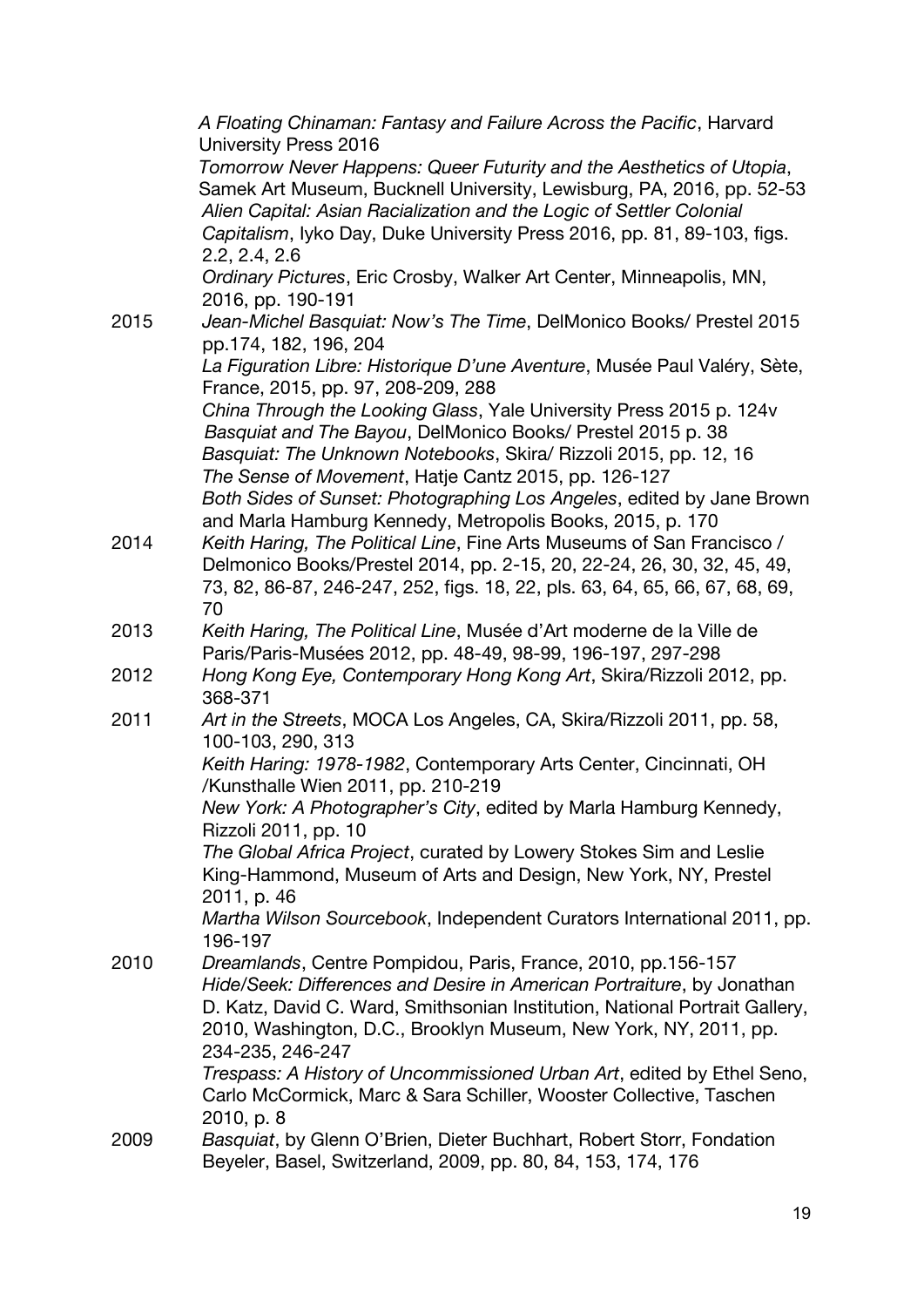|      | Jean-Michel Basquiat, by Enrico Navarra, Jean-Louis Prat, Johnny Depp,<br>Achille Bonito Olica, Richard Marchall, Bruno Bischofberger, Galerie<br>Enrico Navarra, Paris, France, 2009, pp. 6, 9, 17, 18, 23, 62 |
|------|-----------------------------------------------------------------------------------------------------------------------------------------------------------------------------------------------------------------|
|      | Kenny Scharf, by Richard Marshall, Ann Magnuson, Paul Kasmin<br>Gallery/Rizzoli 2009, pp. 6, 8-14, 18-20                                                                                                        |
|      | Queerdom.: Gender Displacements in a Transnational Context, edited by<br>Mario Corona and Donatella Izzo, Bergamo University Press, Italy 2009<br>pp. 159-165, 169                                              |
|      | Pop Life: Art in a Material World, edited by Jack Bankowsky, Alison M.<br>Gingeras, Catherine Wood, Tate Publishing 2009, pp. 28, 64, 66-67, 125                                                                |
| 2008 | Keith Haring, by Jeffrey Deitch, Julia Gruen, Suzanne Geiss, Kenny<br>Scharf, George Condo, (181 plates by Tseng) Rizzoli 2008<br>Self and Other: Portraits from Asia and Europe, edited by Kenji Yoshida       |
|      | and Brian Durrans, Asahi Shimbun, Osaka, Japan, 2008, p. 246<br>The American Tornado: Art in Power 1949-2008, by Germano Celant,                                                                                |
|      | Skira, Italy, 2008<br>The Keith Haring Retrospective, Skira, Italy, 2008                                                                                                                                        |
| 2007 | Studio in the Street, Street in the Studio, Brattleboro Museum & Art<br>Center, Vermont, 2007                                                                                                                   |
|      | Encyclopedia of Asian American Artists, Kara Kelly Hallmark, Greenwood<br>Press 2007, pp. 227-230                                                                                                               |
|      | Keith Haring: Works from the Navarra Collection, Enrico Navarra Editions,<br>France, 2007                                                                                                                       |
| 2006 | Keith Haring: Journey of the Radiant Baby, Bunker Hill Publishing,<br>Piermont, 2006, pp. 8, 13, 17, 36, 44                                                                                                     |
|      | The Jean-Michel Basquiat Show, by Gianni Mercurio, Glenn O'Brien,<br>Annette Lagler, Demetrio Paparoni, Fondazione La Triennale di Milano,<br>Skira, Italy, 2006, pp. 33, 34, 37, 38                            |
|      | The Andy Warhol Show, Skira, Italy, 2006, pp. 174, 222-223, 288<br>The Downtown Book: The New York Art Scene, 1974-1984, Taylor,<br>Marvin J., Ed., Princeton University Press, Princeton, Oxford, 2006, pp.    |
|      | 21-22, 35, 84, 188, and cover                                                                                                                                                                                   |
| 2005 | Architourism, ed. by Joan Ockman and Salomon Frausto, Columbia Buell<br>Center/Prestel 2005, pp. 82-85                                                                                                          |
|      | Bits & Pieces Put Together to Present a Semblance of a Whole, Walker<br>Art Center Collections, Walker Art Center, Minneapolis, 2005                                                                            |
|      | The Keith Haring Show, edited by Gianni Mercurio, Demetrio Paparoni,<br>Fondazione La Triennale di Milano, Skira, Italy, 2005, pp. 16, 18, 21, 22,<br>33, 61, 73, 80, 92-93, 96, 114, 132                       |
|      | L'art à la Plage, Edition Enrico Navarro, Paris, France, 2005, pp. 97-112,<br>145-160                                                                                                                           |
| 2004 | 20 Years of Style: The World According to Paper, Hastreiter, Kim and<br>Hershkovits, David 2004                                                                                                                 |
|      | East Village USA, New Museum of Contemporary Art, p. 12                                                                                                                                                         |
|      | Shanghai Biennale: Techniques of the Visible, Shanghai, China, 2004, pp.<br>76-79                                                                                                                               |
|      | Works from the Refco Collection of Contemporary Photography, Refco<br>Group Ltd. 2004, pp. 154-155                                                                                                              |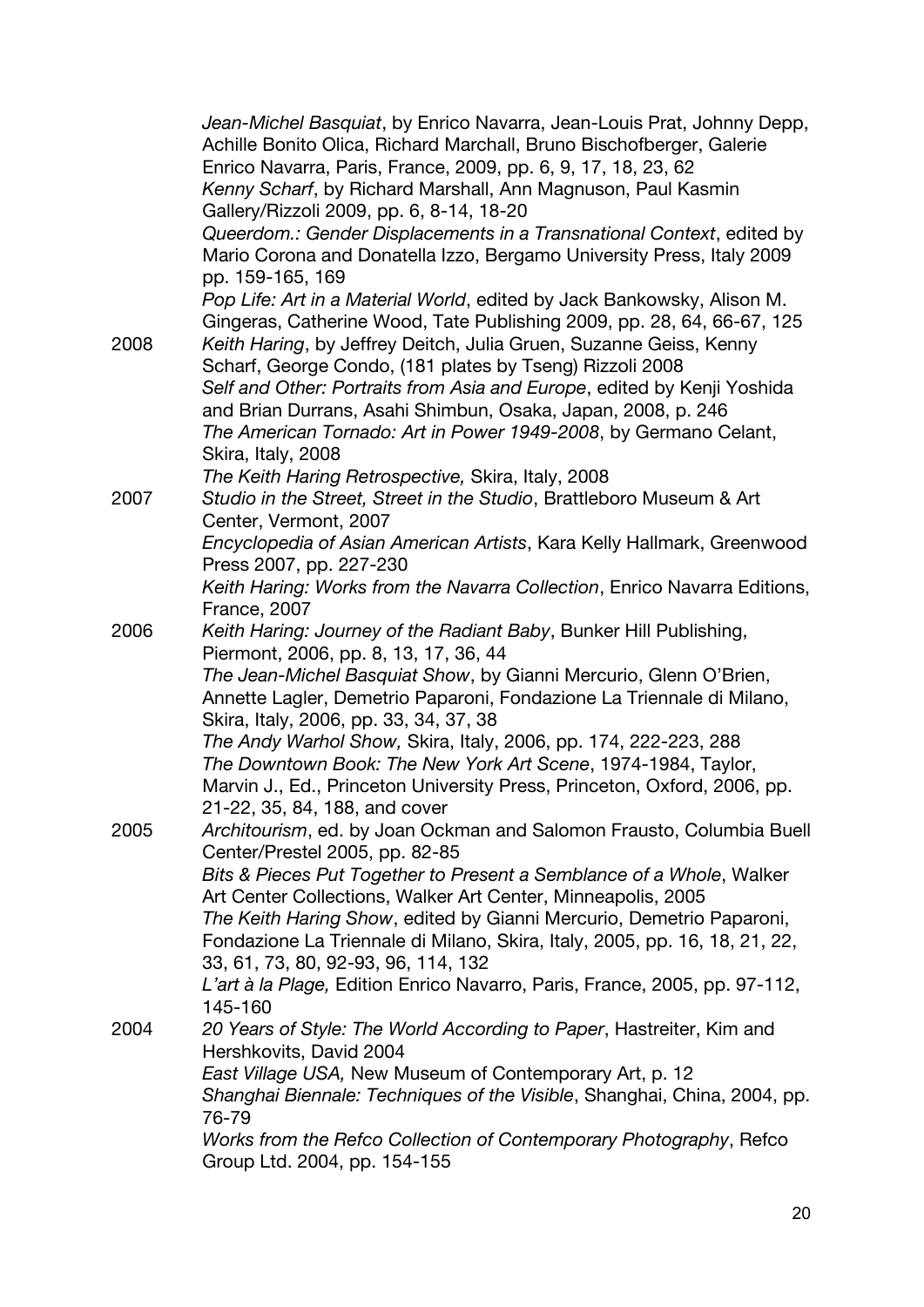|      | Not Afraid, The Rubell Family Collection, essay by Mark Coetzee,            |
|------|-----------------------------------------------------------------------------|
|      | Phaidon 2004, pp. 30, 32-33                                                 |
| 2003 | Only Skin Deep: Changing Visions of the American Self, Fusco, Coco and      |
|      | Wallis, Brian, exhibition catalogue, International Center of Photography,   |
|      | New York, Abrams 2003, pp. 38, 58, and back cover                           |
|      | Fresh Talk Daring Gazes, University of California Press 2003, fig. 30 p. 30 |
| 2002 | Portrait of the Art World: A Century of ARTnews Photographs, exhibition     |
|      | catalogue, National Portrait Gallery, Smithsonian Institution, Washington   |
|      | D.C., 2002, pl. 82                                                          |
|      | Original Sources, Art and Archives at the Center for Contemporary           |
|      | Photography, CCP, University of Arizona, Tucson, AZ, 2002, pp. 212-213      |
|      | and title page                                                              |
| 1999 | On the Beaten Track, Lippard, Lucy, The New Press, New York, 1999,          |
|      | pp. 35-36                                                                   |
| 1997 | Pushing Image Paradigms, PICA, Portland, Oregon, 1997, pp. 24-27, 58        |
| 1995 | An American Century of Photography, The Hallmark Collection, text by        |
|      | Keith Davis, Hallmark Cards, Inc., in association with Harry N. Abrams,     |
|      | Inc. 1995, pp. 314-45, 353                                                  |
| 1994 | Against Nostalgia: The Photo Images of Tseng Kwong Chi, Lowe, Donald        |
|      | M., 1994                                                                    |
|      | Positions: East Asia Cultures Critique, Duke University Press, 1994         |
|      | Rubin, David S., The American Flag in Contemporary Art, Cleveland           |
|      | Center for Contemporary Art, Cleveland, OH, 1994                            |
|      | Asia/America: Identities in Contemporary Asian American Art, text by        |
|      | Margo Machida, The Asia Society, The New Press, New York, 1994, p.          |
|      | 63                                                                          |
| 1991 | Site Seeing: Travel and Tourism in Contemporary Art, essay by Karen M.      |
|      | Higa, Whitney Museum of American Art, New York, 1991                        |
| 1987 | One Eye or Two, introduction by Robert Lee and essay by Barry               |
|      | Schwabsky, Asian Arts Institute, New York, 1987                             |
|      | Portrayals, introduction by Charles Stainback, and essay by Carol           |
|      | Squiers, International Center of Photography, ICP Midtown, New York,        |
|      | 1987                                                                        |
|      | This is not a Photograph: Twenty Years of Large Scale Photography,          |
|      | John & Mable Ringling Museum of Art, Sarasota, Florida, 1987                |
|      | The Avant Garde in New York, foreword by Serichi Tanka, Tanaka Studio,      |
|      | Inc., Tokyo, 1987                                                           |
| 1986 | Images '86, Galerie Beau Lezard, Editions Rivages, Paris, 1986              |
|      | Television's Impact on Contemporary Art, text by Marc H. Miller, The        |
|      | Queens County Art and Cultural Center, Flushing, New York, 1986             |
|      | Art After Midnight, text by Steven Hagar, St. Martin's Press, New York,     |
|      | 1986                                                                        |
|      |                                                                             |
|      | Keith Haring vu par Tseng Kwong Chi, forward by Jean Louis Froment,         |
|      | CAPC d'Art Contemporain de Bordeaux, France, 1986                           |
|      | Correspondences: New York Art Now, text by Nicholas Moufarrege,             |
|      | Tsurumoto Room Co. Ltd., Tokyo, 1986                                        |
| 1984 | 5/5 Figuration Libre France/USA, text by Otto Hahn, Herve Perdriolle,       |
|      | and Jeffrey Deitch, Musée d'Art Moderne de la Ville de Paris, Paris, 1984   |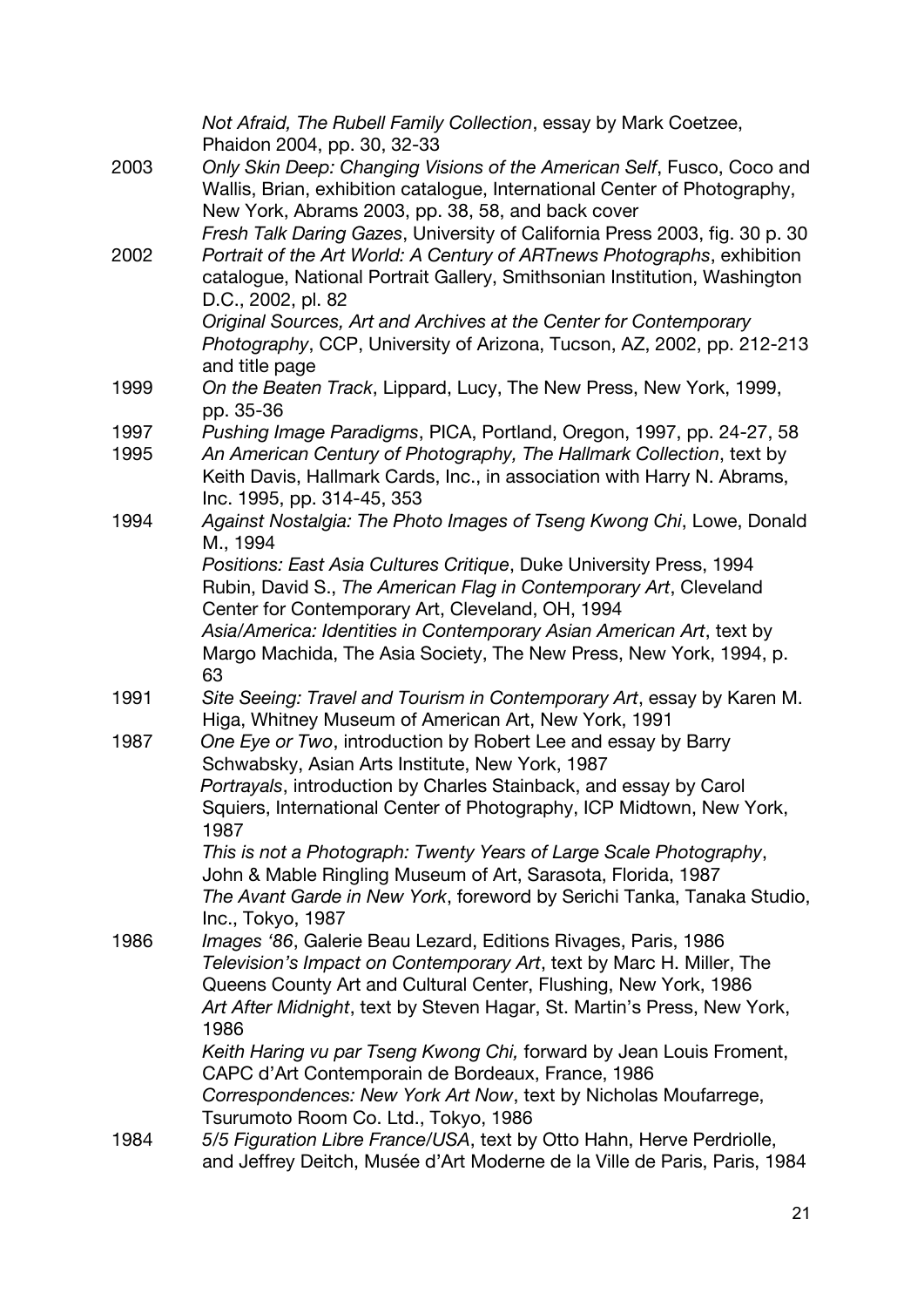# **SELECTED BIBLIOGRAPHY (previews, reviews and feature articles)**

| 2019 | "Tseng Kwong Chi, an 'Ambiguous Ambassador' to Life in America," The<br>New Yorker, June 23, 2019                                                                            |
|------|------------------------------------------------------------------------------------------------------------------------------------------------------------------------------|
|      | "Huang Examines Asian and Queer Identities Through Photographer's<br>Self-Portraits," The Wesleyan Argus, April 30, 2019<br>"All Over the Map," Tucson Weekly, June 13, 2019 |
| 2018 | "The Artists Who Brought Asian-Americans Into the Annals of                                                                                                                  |
|      | Contemporary Art", The New York Times Style Magazine, April 22, 2018<br>"Goings on About Town: The Immigrants", The New Yorker, January 15,<br>2018                          |
| 2017 | Sokol, Brett, "Club 57, Late-Night Home of Basquiat and Haring, Gets a                                                                                                       |
|      | Museum-Worthy Revival", The New York Times, October 26, 2017<br>"Art and Design: The club was a place to be optimistic, to be goofy':                                        |
|      | New York's Club 57", The Guardian, December 22, 2017                                                                                                                         |
|      | Miller, Nicole, "Club 57: Film, Performance, and Art in the East Village,<br>1978-1983", The Brooklyn Rail, December 13, 2017                                                |
| 2015 | "Tseng Kwong Chi", Harper's Bazaar Spring Art Issue, Hong Kong<br>Johnson, Ken, "Review: Tseng Kwong Chi's Darkly Comic Images at                                            |
|      | Grey Art Gallery," The New York Times, April 23, 2015.                                                                                                                       |
|      | Knoblauch, Loring, "Tseng Kwong Chi: Performing for the Camera @Grey<br>Art Gallery NYU," Collector Daily, June 23, 2015.                                                    |
|      | Dudek, Ingrid, "Performing for the Camera: Tseng Kwong Chi,"<br>ArtAsiaPacific Magazine, June 11, 2015.                                                                      |
|      | Ströbele, Ursula, The Sense of Movement: When Artists Travel, Hatje                                                                                                          |
|      | Cantz, 2015.<br>Rosenberg, Karen, "Revisiting the Subversive Political Selfies of Tseng                                                                                      |
|      | Kwong Chi, the Reagan Era's Stephen Colbert," Artspace, April 21, 2015.<br>Wong, Ryan, "How a Queer Asian Artist Infiltrated the New York Scene                              |
|      | Through Dress-Up and Self-Portraiture," Hyperallergic, May 5, 2015.                                                                                                          |
| 2014 | "The Andy and Edie Show", Art in America (Backstory), October 2014<br>"The New Art Season: Tseng Kwong Chi: Performing For the Camera",                                      |
| 2012 | The New York Times, September 7, 2014<br>"Einer Für Alle: Keith Haring," Monopol, November 2012                                                                              |
| 2008 | "Tseng Kwong Chi at Paul Kasmin Gallery," Art in America, June/July<br>2008                                                                                                  |
|      | "Tseng Kwong Chi," ArtUS, Summer 2008                                                                                                                                        |
|      | "Tseng Kwong Chi," The New Yorker, May 5, 2008                                                                                                                               |
|      | "Tseng Kwong Chi," Interview, April 2008                                                                                                                                     |
|      | "Tseng Kwong Chi Opening at Paul Kasmin in NYC Tonight!" Paper, April<br>2008                                                                                                |
|      | "The Resurrection of Tseng Kwong Chi," Paper, March 2008                                                                                                                     |
| 2007 | Gerard, George, "Tseng Kwong Chi: Ambiguous Ambassador," Artscope,<br>September/October 2007                                                                                 |
|      | McQuaid, Kate, "Inscrutable Chi," The Boston Globe, September 13,<br>2007                                                                                                    |
|      | "Tseng Kwong Chi," Mao Mag, February 2007                                                                                                                                    |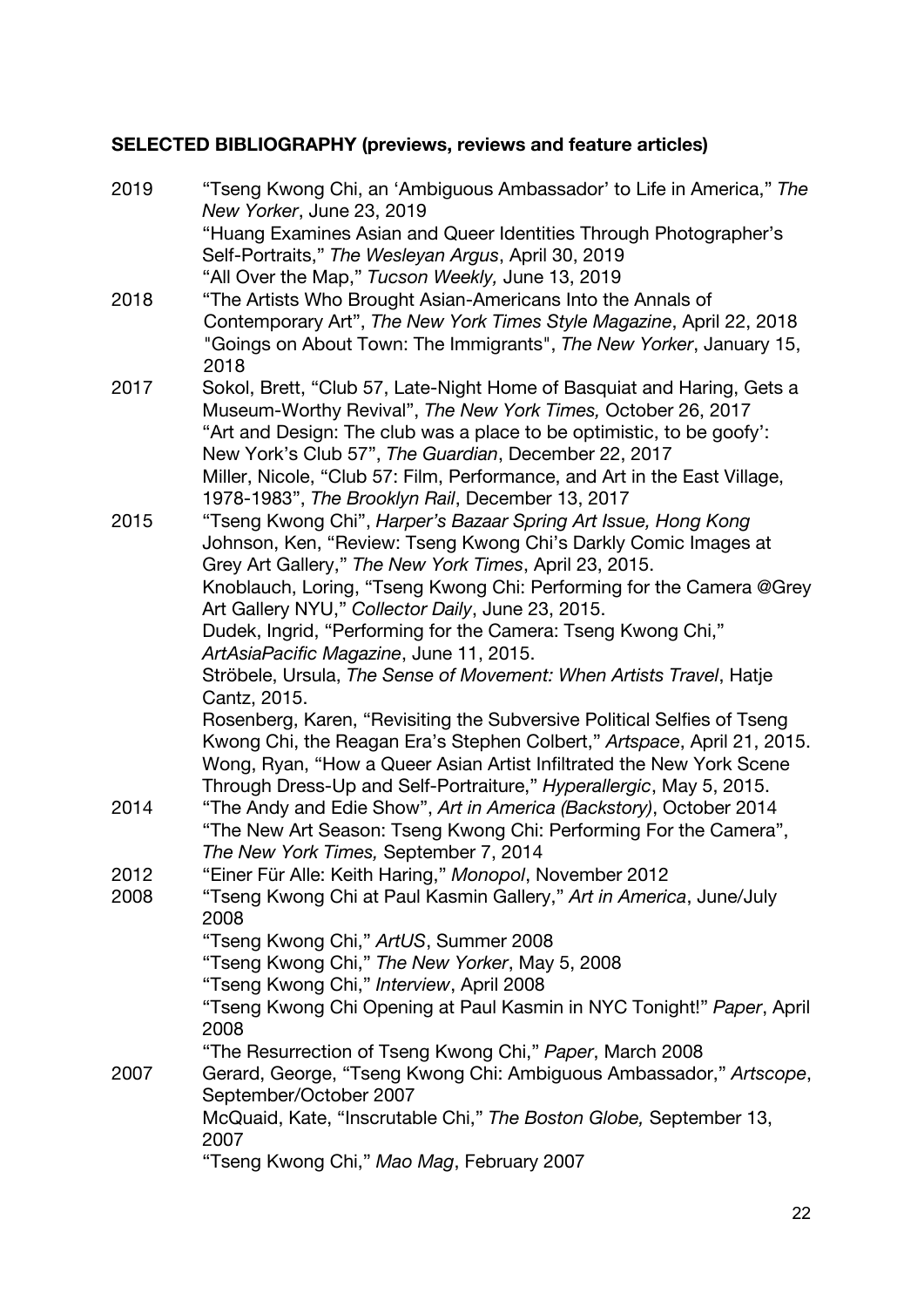| 2006 | Jones, Kristin M., "The Downtown Show," Frieze, May 2006                      |
|------|-------------------------------------------------------------------------------|
| 2005 | "United States: our Selection A-Z," The Art Newspaper, February 2005          |
|      | "Tseng Kwong Chi - East Meeting West," (dual language) Harper's               |
|      | Bazaar Art, March 2015                                                        |
| 2004 | Laster, Paul, "Suitable Attire Required," Art AsiaPacific, cover and article, |
|      | <b>Fall 2004</b>                                                              |
|      | Glover, Felicity, "The Accidental Ambassador," Post Magazine, Hong            |
|      | Kong, September 12, 2004                                                      |
|      | Grumberg, Ariel, "Le Guide du Rout'Art," BeauxArts, July 2004                 |
|      | Tong, Allan, "Floods and Imposters," ricepaperonline.com, Spring 2004         |
|      | Kee, Joan, "Asiamericasia: Towards a Globalized Asian American Art            |
|      | History," talk and publication, CAA Conference 2004                           |
|      | Schueller, Malini Johar, "Claiming Postcolonial America: The Hybrid           |
|      | Asian-American Performances Of Tseng Kwong Chi," Asian North                  |
|      | American Identities, Ed. by Eleanor Ty and Donald C. Goellnicht, 2004         |
| 2003 | Goodman, Jonathan, "Tseng Kwong Chi at Chambers Fine Art," review,            |
|      | Yishu: Journal of                                                             |
|      | Contemporary Chinese Art, December 2003                                       |
|      | Yoshimoto, Midori, "Commodification of Buddhism," review, Art Asia            |
|      | Pacific, Fall 2003.                                                           |
|      | Balzer, David, "It's Official," Eye Weekly, www.eye.com, May 8, 2003          |
|      | O'Sullivan, Michael, "Examining the Artist as Subject," The Washington        |
|      | Post Weekend, February 14, 2003                                               |
|      | Johnson, Ken, "Who? Me?" The New York Times, January 10, 2003                 |
| 2002 | Boxer, Sarah, "Photography Review," The New York Times, November              |
|      | 22, 2002                                                                      |
|      | Chinese Art News, November 2002                                               |
|      | Lorber, Martin Barnes, "Tseng Kwong Chi: Ambiguous Ambassador,"               |
|      | Asian Art, October 2002                                                       |
|      | "Art cue: Tseng Kwong Chi," New York, October 21, 2002                        |
|      | Bach, Penny Balkin, "Lessons Learned," Public Art Review, Fall/Winter<br>2002 |
|      | Row, D.K., "Lost in America," The Oregonian, April 26, 2002                   |
|      | Habib, John Philip, "A Life in Chinese Drag," The Advocate, April 2, 2002     |
|      | Shapiro, Howard, "The Ambiguous Ambassador," The Philadelphia                 |
|      | Inquirer, March 28, 2002                                                      |
|      | Ranney, Dave, "University Exhibit Meditates on pre-Sept. 11 New York,"        |
|      | Lawrence Journal-World, March 2002                                            |
|      | Johnson, Ken, "Tseng Kwong Chi," The New York Times, March 1, 2002            |
|      | Lewis, Francis, "Ultimate Tourist," Where, March 2002                         |
|      | Levin, Kim, "Voice Choices," Village Voice, February 2002                     |
| 2000 | Stewart, Laura, "Collection Takes Viewers on Journey," The News               |
|      | Journal, October 29, 2000                                                     |
|      | Small, Irene V., "Spectacle of Invisibility: The Photography of Tseng         |
|      | Kwong Chi and Nikki S. Lee," Dialogue, Spring-Summer 2000                     |
|      | Young, Clara, "Slutforart," Dutch, January/February 2000                      |
| 1999 | Carr, C., "Just Visiting This Planet," Village Voice, March 9, 1999           |
|      |                                                                               |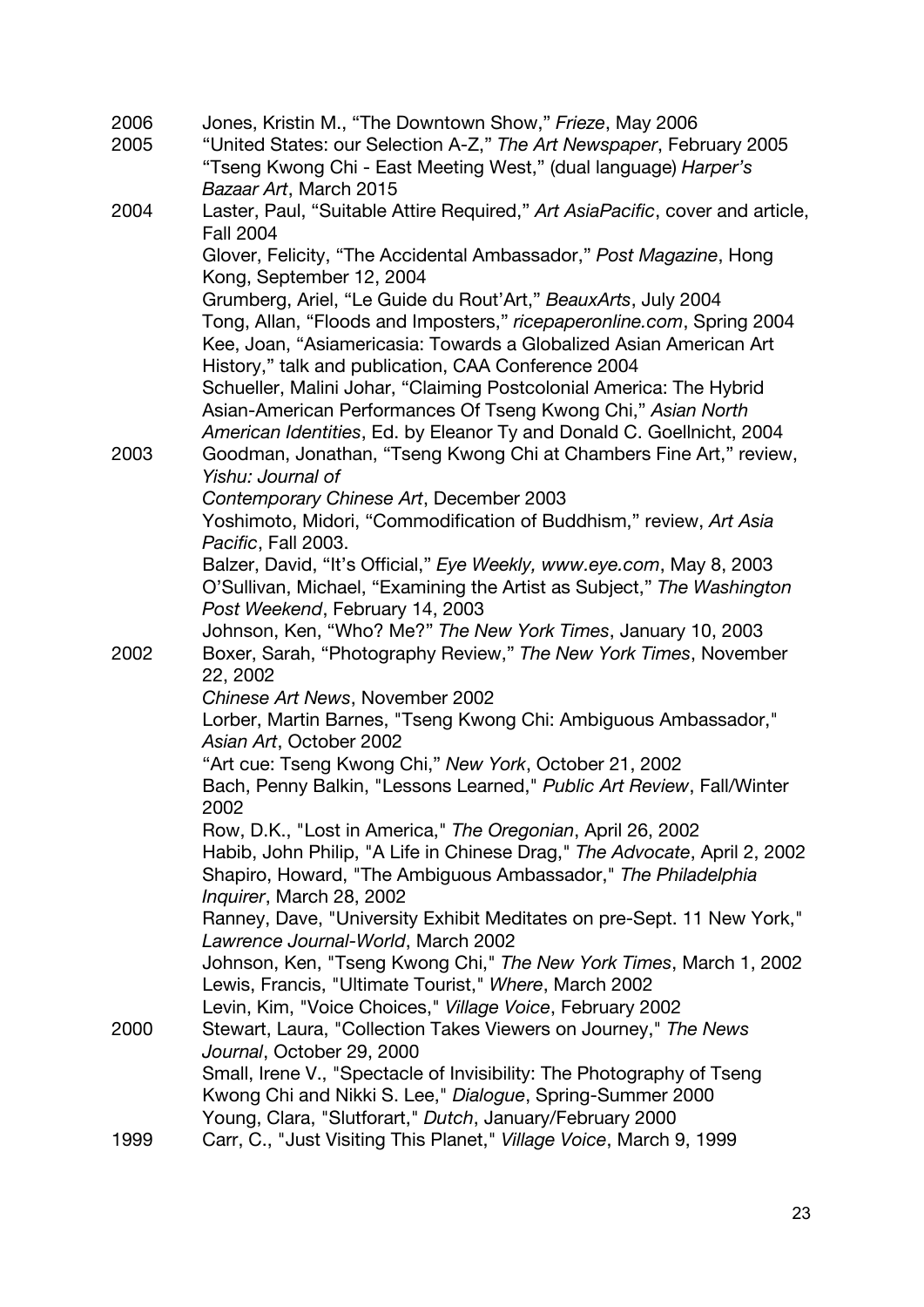| 1998 | Goldberg, Vicki, "Photography Review," The New York Times, November<br>27, 1998                                                                                                                                                                                                                                            |
|------|----------------------------------------------------------------------------------------------------------------------------------------------------------------------------------------------------------------------------------------------------------------------------------------------------------------------------|
|      | Cotter, Holland, "Art Review," The New York Times, August 14, 1998<br>"Around Town," Time Out New York, July 1998                                                                                                                                                                                                          |
|      | "Recommended Art-Chelsea Galleries," The New York Times, February<br>1998                                                                                                                                                                                                                                                  |
| 1997 | Loke, Margaret, "Photography Review," The New York Times, November<br>7, 1997                                                                                                                                                                                                                                              |
|      | Kee, Joan, Artnet.com, October 1997<br>Regan, Margaret, "Eternal Tourist," Tucson Weekly, October 23-29, 1997<br>Pedersen, Victoria, "Gallery Go' Round," Paper, October 1997<br>Levin, Kim, "Voice Choices," Village Voice, September 1997<br>Cotter, Holland, "Tseng Kwong Chi," The New York Times, September<br>1997   |
|      | Baker, Kenneth, "This Mao Uniform Traveled Well," San Francisco<br>Chronicle, June 10, 1997                                                                                                                                                                                                                                |
|      | Perrott, Jeff, "Tseng Kwong Chi," artsMEDIA, April 1997<br>Turner, Grady T., "The Accidental Ambassador, " Art in America, March<br>1997                                                                                                                                                                                   |
| 1996 | Creative Camera, February/March, 1997<br>Isola, Marina, "Tseng Kwong Chi, East Meets West: The Expeditionary<br>Series," Time Out New York, November 14-21, 1996<br>Schjeldahl, Peter, "Everywhere Man," Village Voice, November 19, 1996<br>Loke, Margaret, "Inside Photography," The New York Times, October 18,<br>1996 |
| 1995 | "Tseng Kwong Chi," New Yorker, October 1996<br>Dewan, Shaila, "Crossed Cultures," Houston Press, July 4-10, 1996<br>Lei, Boniya, Hsiung Shih Art Monthly (Taipei, Taiwan), May 1996<br>Bonetti, David, "Asian Artists Test U.S. Waters," San Francisco Examiner,                                                           |
|      | October 20, 1995<br>Maclay, Catherine, "Immigrants' Art Shows Culture Clash," San Jose<br><i>Mercury News, October 13, 1995</i>                                                                                                                                                                                            |
|      | Baker, Kenneth, "Asian Immigrant Arts Revealed," San Francisco<br>Chronicle, October 12, 1995<br>Rose, Joan, "Asian Americans Express Cross-Cultural Artistry," The<br>Honolulu Advertiser, August 20, 1995                                                                                                                |
| 1994 | Van de Walle, Mark, "Site Santa Fe," Artforum, 1995<br>Hollander, Kurt, "Tseng Kwong Chi: The Communist Tourist," cover and<br>feature article, Poleister (Mexico), Volume 10, Fall 1994<br>Blinderman, Barry, "Tseng Kwong Chi," Photographers International,<br><b>June 1994</b>                                         |
|      | "Goings on about town: Asia Society," The New Yorker, April 11, 1994<br>Wallach, Amei, "Immigrant Asians' Debut," New York Newsday, March<br>11, 1994                                                                                                                                                                      |
|      | Barry, Rebecca, "Tseng Kwong Chi at the Alternative Museum," Asian<br>Art News,<br>January/February 1994                                                                                                                                                                                                                   |
|      |                                                                                                                                                                                                                                                                                                                            |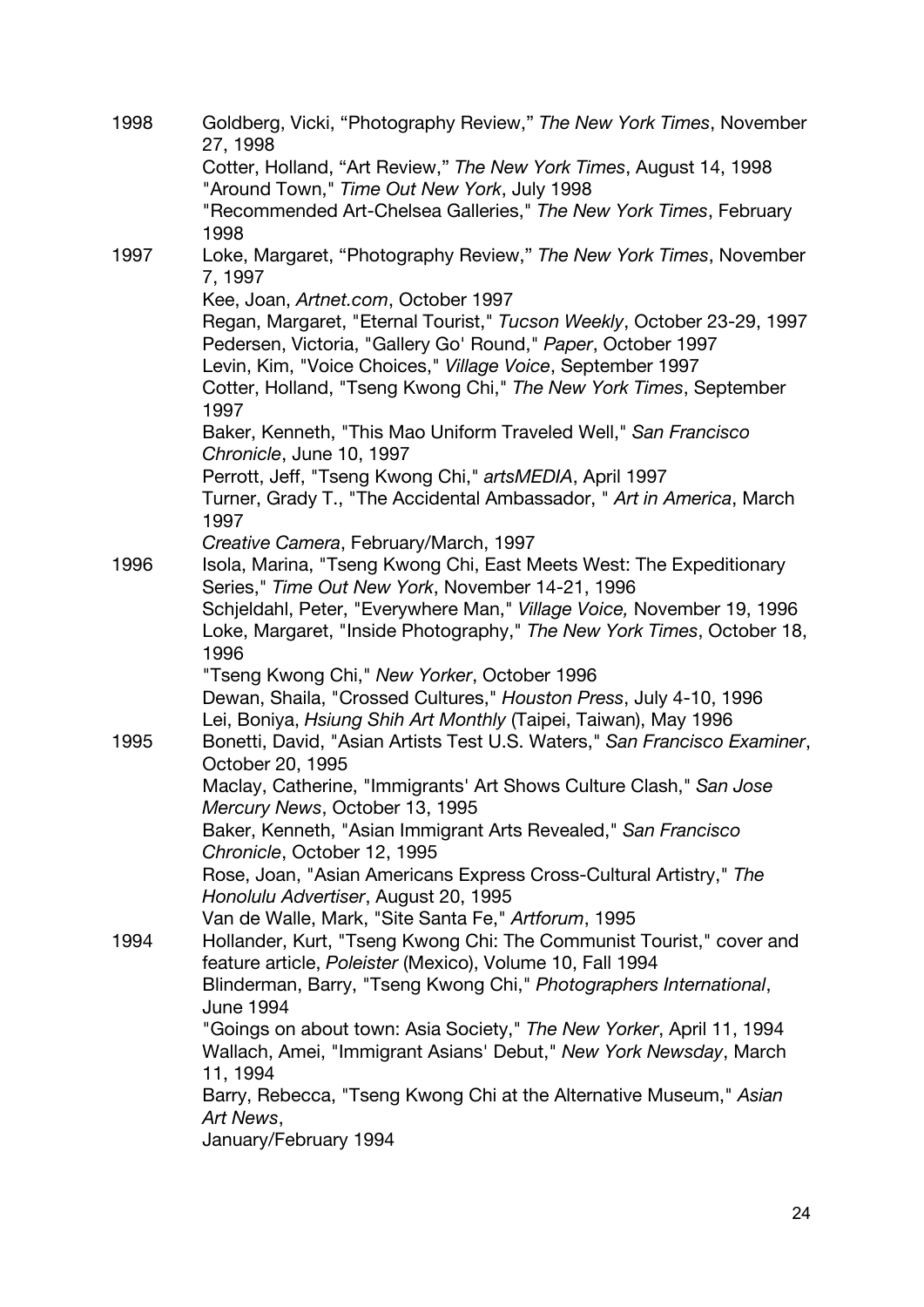| 1993 | Aletti, Vince, "Voice Choices: Tseng Kwong Chi," The Village Voice,<br>November 23, 1993                                                                                                                                                                                                                         |
|------|------------------------------------------------------------------------------------------------------------------------------------------------------------------------------------------------------------------------------------------------------------------------------------------------------------------|
| 1992 | Wallace, Amy, "California-the Cultural Edge," The Los Angeles Times,<br>November 18, 1992                                                                                                                                                                                                                        |
|      | Bonetti, David, review, "San Francisco Examiner, August 14, 1992<br>Chadwick, Susan, "Photos portray life in poor countries," The Houston<br>Post, April 1, 1992, p. D-8                                                                                                                                         |
|      | Johnson, Patricia, C., "Satellite Photos," Houston Chronicle, March 27,<br>1992, p. 4E                                                                                                                                                                                                                           |
|      | Satterwhite, Steve, "Jean Caslin," Houston Press, March 19, 1992, p. 10<br>Review of HCP exhibition, World Journal of Texas, March 6, 1992<br>(Chinese)                                                                                                                                                          |
|      | Cunningham, Carl, "Dancer's tribute unites art forms," The Houston Post,<br>March 5, 1992                                                                                                                                                                                                                        |
|      | Caslin, Jean and Shackleford, Bill, "Tseng Kwong Chi: The Expeditionary<br>Works the Houston Center for Photography," Photo Metro, March 1992,<br>pp. 28-33                                                                                                                                                      |
| 1990 | Hess, Elizabeth, The Village Voice, October 1, 1990<br>Bernstein, Stacey, "Spectrum," ARTnews, Summer 1990, p. 39<br>"Artworld," Art in America, May, p. 273                                                                                                                                                     |
| 1989 | "Cities," text and photos by Tseng Kwong Chi, Inside, Spring 1989, pp.<br>5,13, and cover                                                                                                                                                                                                                        |
| 1988 | "Tseng Kwong Chi: Monuments and Natural Wonders," Aperture, Spring<br>1988, p. 16                                                                                                                                                                                                                                |
| 1987 | "The Haringtons", Details, October 1988, p. 168<br>Cunningham, Ann, "'Portrayals' seeks measure of truth by revealing little<br>lies," The Indiana Star, December 16, 1987<br>Aletti, Vince, "Face Off," The Village Voice, July 7, 1987<br>Grundberg, Andy, review of "Portrayals," The New York Times, July 5, |
|      | 1987<br>Aletti, Vince, "Voice Choices: Portrayals," The Village Voice, June 30,                                                                                                                                                                                                                                  |
|      | 1987<br>Schwabsky, Barry, Arts Magazine, May 1987, p. 107<br>Becker, Robert, "Modern Masters: Tseng Kwong Chi", Interview, May<br>1987, pp. 103-131                                                                                                                                                              |
|      | "The Rocky Mountain Maoist," Harpers, May 1987, p. 32<br>Hagenberg, Roland, "King Kwong: A Mock Chinese Tourist Discovers<br>America," Artfinder, May 1987, pp. 86-87                                                                                                                                            |
|      | "Tseng Kwong Chi: Casas Toledo Oosterom," 108: An East Village<br>Review, March/April 1987                                                                                                                                                                                                                       |
| 1986 | Martin, Richard, "East Meets West Meets North by Northwest: Tseng<br>Kwong Chi in the Badlands and at Mount Rushmore," Arts Magazine,<br>October 1986, pp. 72-73                                                                                                                                                 |
|      | Martin, Richard, "The Expeditionary Photographs of Tseng Kwong Chi,"<br>Arts Magazine, September 1986                                                                                                                                                                                                            |
|      | Lathem, Alexis, "Review of show at Gallery Casas Toledo Oosterom,"<br>108, An East Village Review, March-April 1986, cover                                                                                                                                                                                       |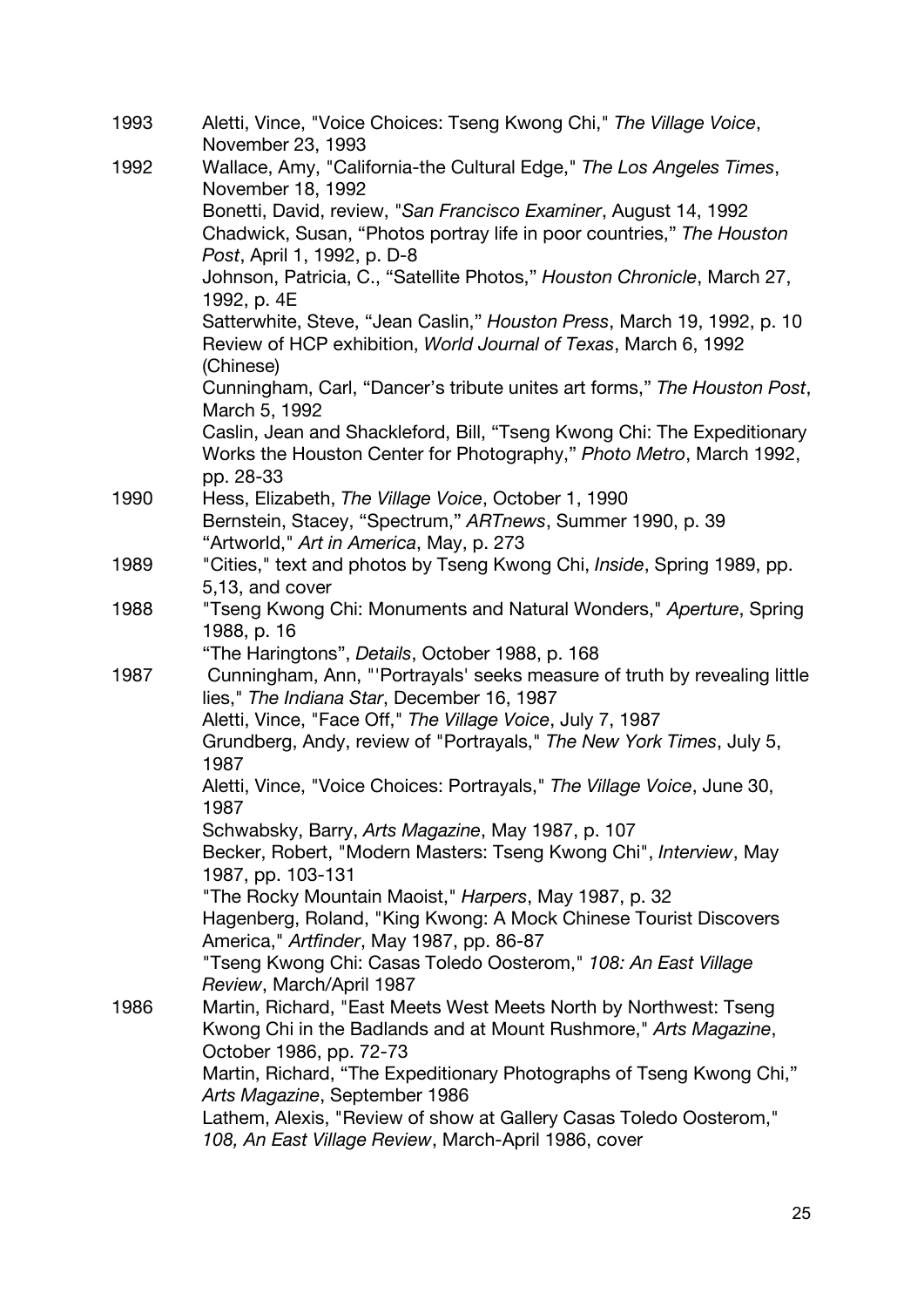Djanoumoff, Philippe, "Le Chinois Photographier, Le Chinois Photographie," *L'Equerre*, 1986, pp. 10-11 Gross, Michael, "Art of the Improbable: An East Village Exhibit," *The New York Times*, Feb. 25, 1986 Handy, Ellen, "Leonid Sokov/Tseng Kwong Chi/Gregg Smith," *Arts Magazine*, March 1986, pp. 142-143 Vandel, Philippe, "Le Chinois qui se Photographe Partout," *Actuel*, January 1986, p. 154 1985 Engler, Brigitte, "Mr. Pop," *Paper*, November 1985 Peillon, Antoine, "Nouvelle Vague Fuji en ClerqueObscur Arles '85," *Photoreporter*, August 1985, pp. 32-33 Mohri, Noriko, "Tseng Kwong Chi," *Studio Voice*, July 1985, pp. 54-59 Lombard, Christine, "East Meets West," *Clichés*, July 1985 Jenaer, Stephanie, "East Meets West," *Clichés*, April 1985, pp. 24-25 Holm, Stellan, "Vem Bar Vem, New York," *Chic*, April 1985, pp. 24-25 "Paris: Free Figuration," *ARTnews*, April 1985 "Art in Transit," *Heavy Metal*, February 1985, p. 49 Breevette, Geneviève, "Figuration Libre à l'Arc, Effets Speciaux," *Le Monde*, January 1985, p. 15 "Figuration Libre, Une Invitation à la Culture Mass-Medias," *Guide des Mentalités Nouvelles*, 1985 1984 Spitzer, Carolyn, "New York," *City Magazine*, December 1984, p. 13 "Mao Wow Wow," *New York Talk*, November 1984, p.19 "Art in Transit," *An An*, November 1984, p. 21 Chung, Ming, "20th Century Art, Graffiti in New York Subway," *World Journal*, November 1984, pp. 24-27 Chadakoff, Rochelle, "Front Runners," *US Magazine*, November 1984, p. 7 Miller, Donald, "What a Difference," *Pittsburgh Post-Gazette*, October 6, 1984 Lowry, Patricia, "'Paris/New York' shows a mixed bag," *The Pittsburgh Press*, October 4, 1984 May, Mike, "Paris on the Ohio," *Market Square*, October 3, 1984, p. 11 Ramirez-Harwood, Yasmin, "Subculture in Print," *East Village Eye*, October 1984, p. 35 Lowry, Patricia, "New Wave Art," *The Pittsburgh Press*, September 20, 1984, pp. c-1, c-9 "Arts Center Brings Together Artists from N.Y., Paris," *Market Square*, September 19, 1984 Hershkovits, David, review of Semaphore exhibition, *Paper*, August 1984 Hagen, Charles, "Tseng Kwong Chi," *Artforum*, April 1984 Handy, Ellen, review of Semaphore show, *Arts Magazine*, March 1984, pp. 36-37 Bannon, Anthony, "C.E.P.A./Hallwalls Galleries, Disparate Exhibits Offer Potpourri of Media, Themes," *Buffalo News*, February 12, 1984 Gorey, Mark, "Hallwalls/C.E.P.A.Beguiles, Entertains," *Prodigal Sun*, February 1984, cover & centerfold